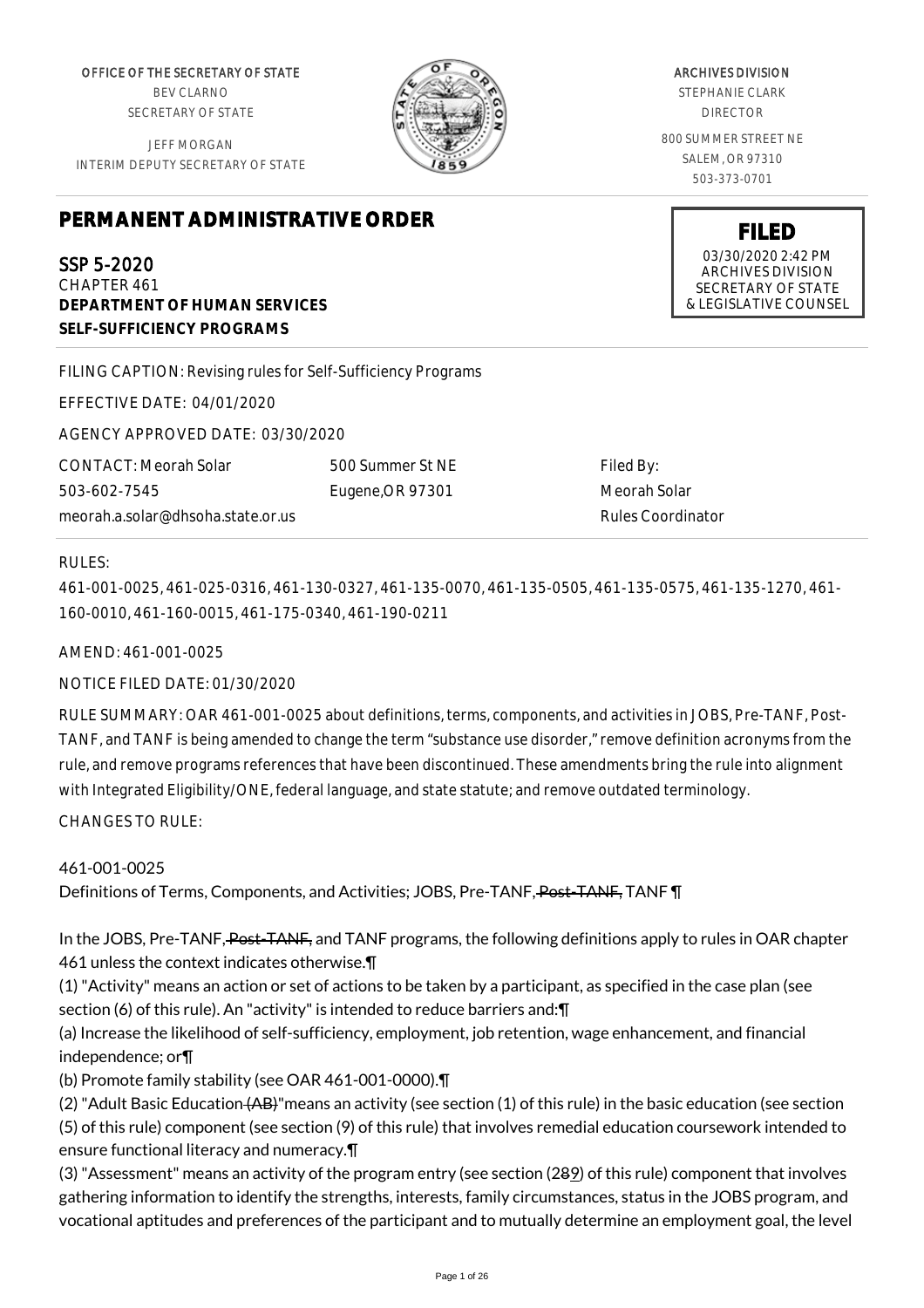of engagement of the participant in the JOBS program, and which support services (see section (35) of this rule) are needed. This activity includes providing screenings and evaluations (if appropriate) to determine the level of engagement, accommodation, and modification for the participant in the JOBS program. The screenings include, but are not limited to, physical and mental health needs, substance use, domestic violence (see OAR 461-001- 0000), and learning needs.¶

(4) "Barrier" means a personal condition or circumstance that reduces the likelihood the participant will become employed or the ability of the participant to engage in an activity listed in the case plan. In

(5) "Basic education" means a component intended to ensure functional literacy for all JOBS participants. "Basic education" activities are high school attendance, English as a second language (ES) (see section (145) of this rule) instruction, job skills training (see section (201) of this rule), adult basic education (AB) (see section (2) of this rule) instruction, and services that result in obtaining a general equivalency diploma (GED). The component is discussed in OAR 461-190-0171 and 461-190-0181.¶

(6) "Case plan" (formerly also known as an employment development plan (EDP), a personal plan, or personal development plan) means a written outline, developed in partnership by the participant and family coach, with input from community partners as appropriate, listing activities and goals for the individual. The "case plan" also identifies the support service payments, accommodations, and modifications to help the participant complete the plan. The DHS 1543 - Domestic Violence Assistance Agreement - is the "case plan" for participants with safety concerns about domestic violence.¶

(7) "Child Health & Development (CH)" means an activity that enables participants to gain skills in successful parenting, balancing work and family, and contributing to the well-being and health of the child (see OAR 461- 001-0000).¶

(8) "Community service program (CP)" means an activity in the unpaid employment (see section (38) of this rule) component in which the participant works without pay at a job site to enhance the likelihood the participant will become employed and perform work for the direct benefit of the community. This activity is available through nonprofit organizations or public agencies.¶

(9) "Component" means a set of one or more activities of the JOBS program including paid unsubsidized employment (see section (267) of this rule), paid subsidized employment (see section (256) of this rule), unpaid employment, vocational training (see section (40) of this rule), job search and readiness (see section (4920) of this rule), and basic education activities.¶

(10) "Core activities" means federally defined countable work activities including paid unsubsidized employment; paid subsidized employment; work experience (see section (41) of this rule); job search and readiness; community service program (see section (8) of this rule); and vocational training.¶

 $(11)$  "Crisis intervention  $\langle$ CH)" means short-term services to protect family stability and safety due to an immediate crisis need.¶

(12) "Drug and alcohol services" means an activity in the job search and readiness component to help participants identify and overcome addiction and substance use disorders that prevent or limit their employability and selfsufficiency.¶

(13) "Employer contact" means participant communication with an employer or employer's representative through a visit, phone call, or mail to request consideration for employment.¶

(134) "Employment Payments" means three transitional payments totaling \$225.00 paid as provided in OAR 461- 135-1270 to a benefit group (see OAR 461-110-0750) with employment income to help transition families off TANF program services.¶

 $(145)$  "English Language Learner" (formerly known as English as a Second Language (ES)") means an activity in the basic education component. "ES"English Language Learner classes are designed to give participants with limited English proficiency better working skills in the language.¶

(156) "Fair Labor Standards Act (FLSA)" means the law that applies to subject employers with participants working in the unpaid employment component. "FLSA" requires that participants engaged in unpaid employment, in effect, may not work more hours than the combined value of the TANF and SNAP benefits divided by Oregon minimum wage.¶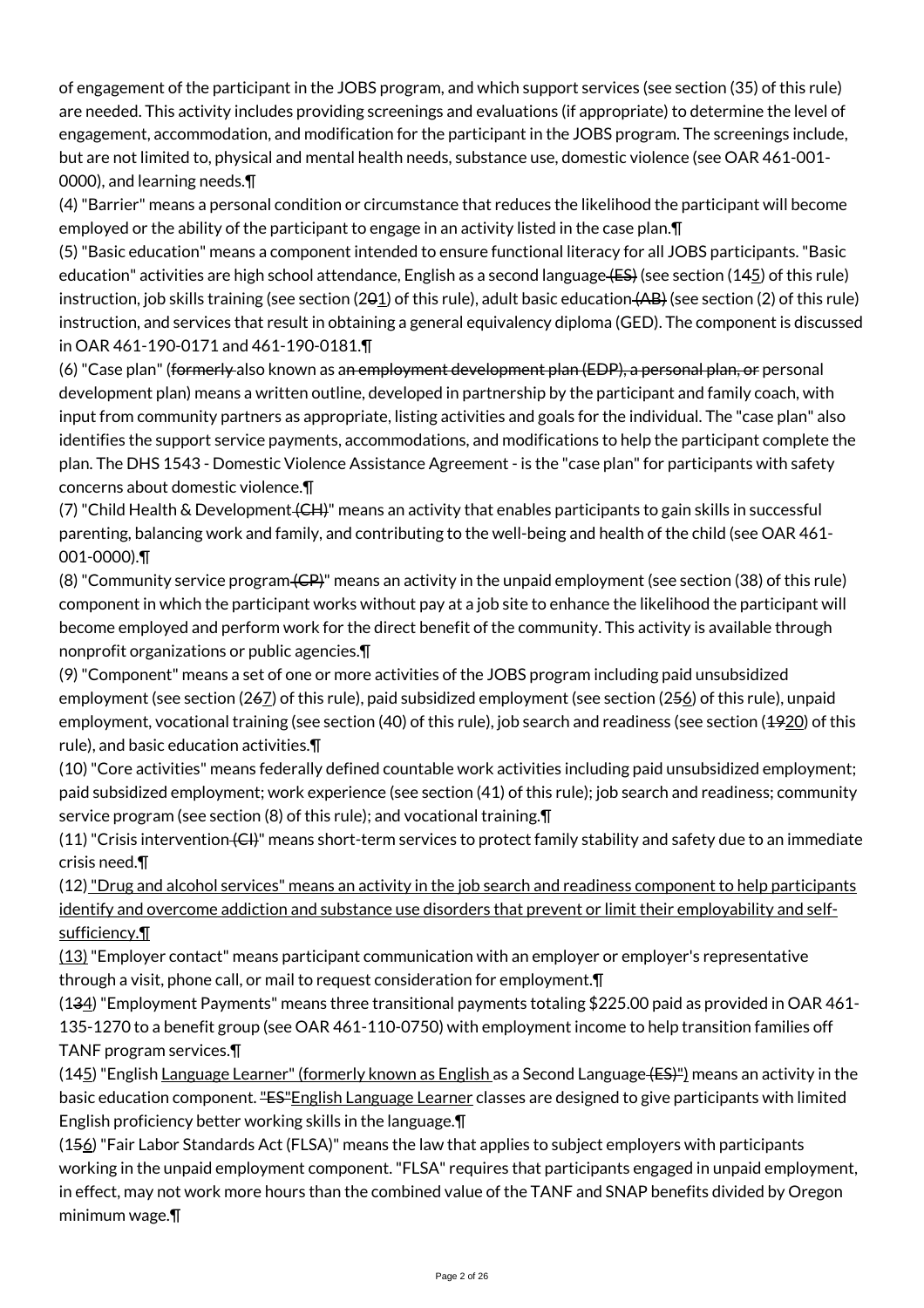(167) "Federally required participation rates" means the participation rates required by section 407 of the Social Security Act (42 USC 607).¶

 $(178)$  "High School or GED Completion Attendance  $(HS)$ " means an activity in the basic education component that involves attendance at a secondary school or in a course of study that leads to the completion of the GED.¶ (189) "Job search (JO)" means an activity in the job search and readiness component that focuses on participants looking for and obtaining employment designed to improve skills in locating and competing for employment in the local labor market and may include writing resumes, receiving instruction in interviewing skills, and engaging in group and individual "job search". There are two categories of "job search": "initial job search" and "regular job search". "Initial job search" may occur during the Pre-TANF program. "Regular job search" begins not later than the day after the Department finds the individual eligible for TANF benefits.¶

(4920) "Job search and readiness" means a component designed to prepare participants to compete in the local labor market. Job search (see section (189) of this rule), life skills (see section (223) of this rule), <del>substance abuse</del> disorderdrug and alcohol services (see section (3412) of this rule), mental health services (see section (234) of this rule), and rehabilitation activities (see section (301) of this rule) are the activities of the "job search and readiness" component.¶

 $(291)$  "Job skills training  $(15)$ " means an activity in the basic education component in which unpaid training required by an employer is needed to gain the skills necessary to be hired, retain or advance in employment.¶  $(242)$  "JOBS Plus program  $(PL)$ " means an activity in the paid subsidized employment component that provides TANF participants with on-the-job training and pays their benefits as wages (see OAR 461-190-0401 to 461-190- 0426).¶

(223) "Life skills (LS)" means an activity of the job search and readiness component. The activity develops employment-preparation skills and skills and attitudes that are commonly found in the workplace; and offer development of skills that prepare participants to be successful in daily living.¶

 $(234)$  "Mental health services  $\{MH\}$ " means an activity in the job search and readiness component that provides mental health screenings and assessments, counseling, medication management, and support groups.¶ (245) "Non-core activities" means federally defined countable work activities that include job skills training directly related to employment; education directly related to employment; and satisfactory school attendance at a secondary level or leading to a GED.¶

(256) "Paid subsidized employment" means a component in which participants are employed in a subsidized public or private sector job. JOBS Plus program (see section (242) of this rule), and work supplementation (see section (42) of this rule) are the activities in the "paid subsidized employment" component.¶

(267) "Paid unsubsidized employment" means a component in which participants are employed full- or part-time in an unsubsidized job and receiving TANF benefits. Unsubsidized employment is a job that is not subsidized by TANF or any other public program. The UN work program (see section (39) of this rule), working (see section (43) of this rule), and microenterprise (see OAR 461-001-0000) are the activities in the paid unsubsidized employment component.¶

(27) "Parents as Scholars (PAS)" means a JOBS program component that assists TANF parents who are or will be undergraduates to begin or continue their education at a two- or four-year educational institution (see OAR 461- 190-0199).¶

(28) "Program entry (PE)" means an activity that captures JOBS appointments, assessments (see section (3) of this rule) to identify a family's needs and strengths, determines JOBS status, and mutually develops a case plan.¶ (29) "Progress (good or satisfactory)" means, for federal reporting purposes, a participant engaging in an education or training activity makes "good progress" or "satisfactory progress" by receiving a passing grade or progressing toward completion of high school or GED completion at no less than the normal rate of a half-time student.¶

(30) "Rehabilitation activities (RA)" means an activity in the job search and readiness component that provides medical or therapeutic screenings, assessments, and treatment. This activity also includes medical management and support groups.¶

(31) "Self-initiated training (SH)" means an activity in which participants are enrolled in a two or four year program,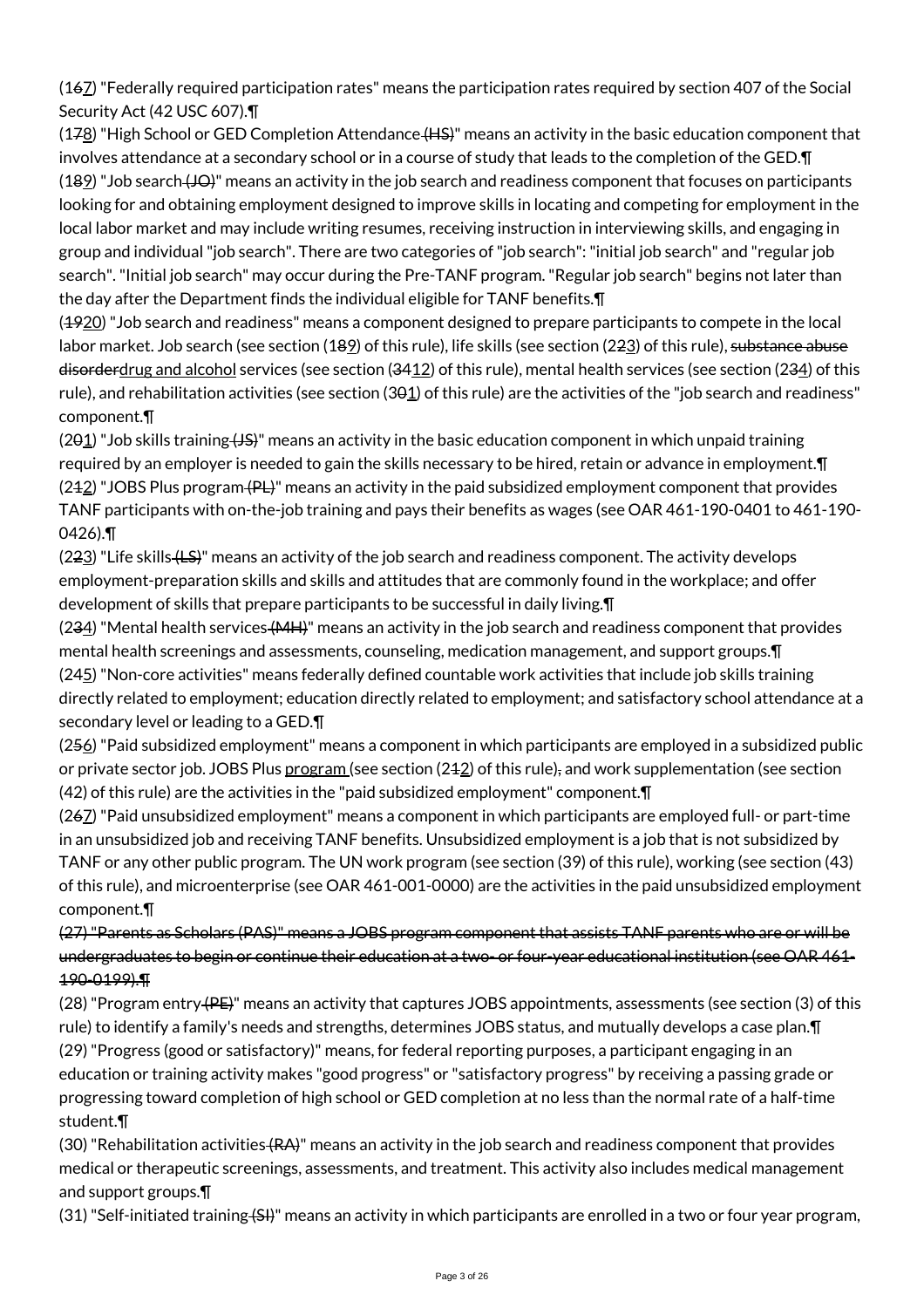earning credit toward a college degree.¶

(32) "Stabilized living (SL)" means an activity intended to stabilize participant housing concerns that prevent or limit employment or self-sufficiency.¶

(33) "Stabilization, intervention, and other activities" means activities that are non-countable for federal participation purposes including child health and development, crisis intervention (see section (11) of this rule), domestic violence services, medical services, retention services, services to child welfare families, social security application, and stabilized living services.¶

(34) "Substance use disorder services" means an activity in the job search and readiness component to help participants identify and overcome substance use disorders that prevent or limit their employability and selfsufficiency.¶

(35) "Support services" means services that participants need to engage successfully in activities outlined in their case plan, seek and maintain employment, or remove barriers.¶

 $(365)$  "Supported work  $(5W)$ " means an activity in the unpaid employment component that gives participants intensive staff support, skill training, intervention, and counseling that will enable them to function independently at work.¶

 $(376)$  "Transition services" means services included in a participant's case plan when the participant becomes employed or becomes ineligible for cash benefits because of an increase in income or resources.¶ (387) "Unpaid employment" means a component in which a participant is placed in an unpaid job to develop good work habits, training, and knowledge to obtain employment. Employment may be in the private or public sector or through a work simulation program. Work experience (see section (41) of this rule), community service program, and supported work (see section (36) of this rule) are the activities of the "unpaid employment" component. In (398) "UN work program" means an activity in the paid unsubsidized employment component in which TANF clients work in unsubsidized employment and may also participate in another JOBS work site training activity.¶ (4039) "Vocational training" means an activity and component of the JOBS program that provides JOBS participants with up to 18 months access to specific "vocational training" that will lead to a career with an appropriate wage level and opportunity for employment.¶

 $(440)$  "Work experience" means an activity in the unpaid employment component in which the participant works without pay at a job site to develop good work habits and basic vocational skills that enhance the likelihood the participant will become employed. "Work experience" is available through private for-profit businesses, nonprofit organizations, or public agencies.¶

 $(421)$  "Work supplementation" means an activity in the unpaid employment component that is up to six months of work-site training provided by an employer. The component and activity are both called "work supplementation". In "work supplementation", the Department subsidizes the wages of the participant by providing up to \$200 per month to the employer.¶

(432) "Working" means an activity in the unsubsidized employment component in which a participant is working full- or part-time in the public or private sector.

Statutory/Other Authority: ORS 409.050, 411.060, 411.070, 411.878, 412.006, 412.009, 412.016, 412.049 Statutes/Other Implemented: ORS 409.010, 409.050, 411.060, 411.070, 411.878, 412.001, 412.006, 412.016, 412.009, 412.049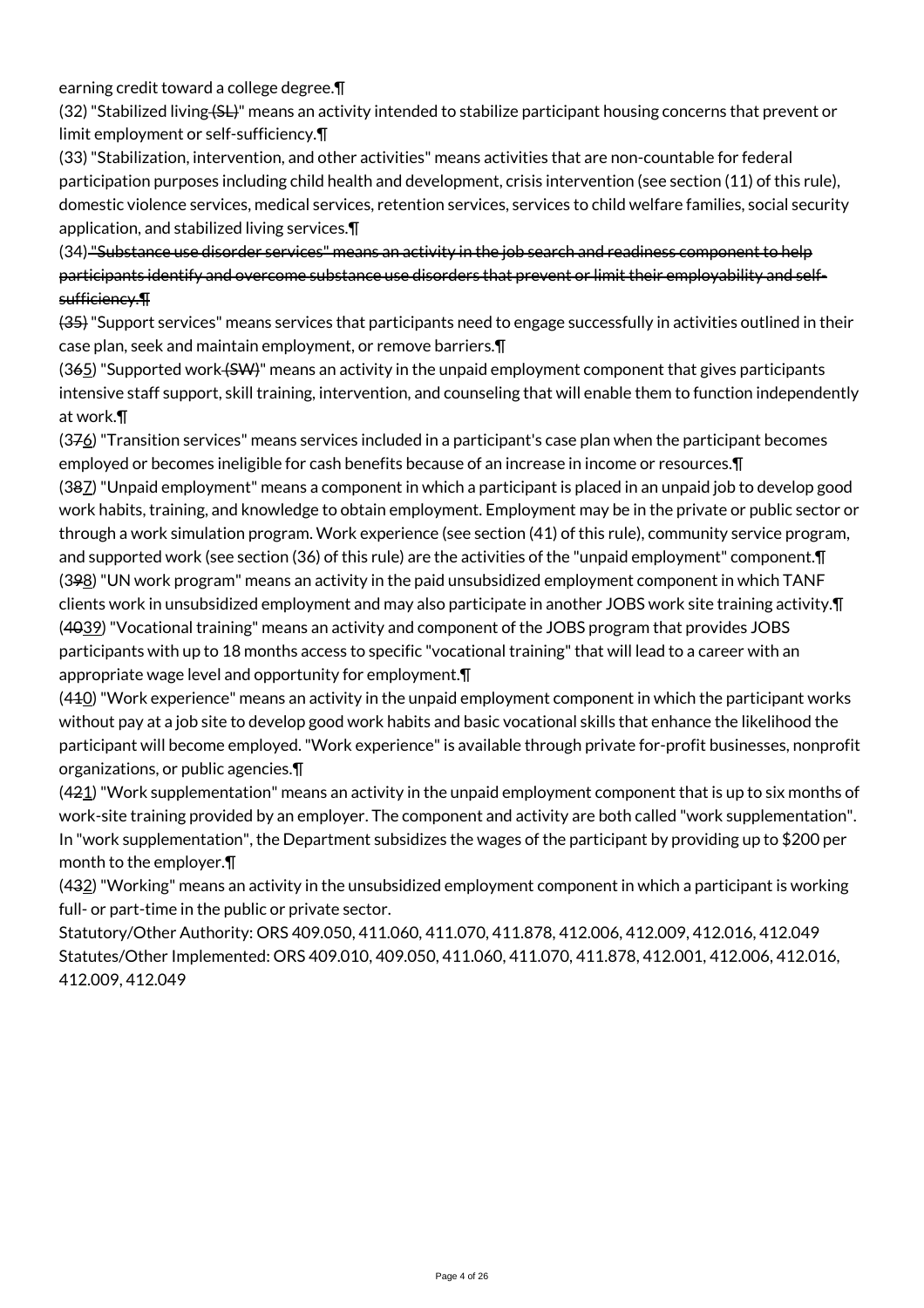#### AMEND: 461-025-0316

REPEAL: Temporary 461-025-0316 from SSP 24-2019

NOTICE FILED DATE: 01/30/2020

RULE SUMMARY: OAR 461-025-0316 about Intentional Program Violation (IPV) Hearings in the SNAP program is being amended to broaden the rule's provisions to the SNAP, ERDC, TANF, SFPSS, REF, and REFM programs. This amendment creates clarity for the Office of Administrative Hearings, the Department, and claimants, about how IPV Hearings are handled in the SNAP program and non-SNAP programs. This makes permanent the December 17, 2019 temporary amendment changes and adds the ERDC program to the rule.

CHANGES TO RULE:

## 461-025-0316

Intentional Program Violation (IPV) Hearings; SNAPERDC, REF, REFM, SFPSS, SNAP, and TANF program-s 1

Notwithstanding the other rules in this division of rules and the rules at OAR 137-003-0501 and following, this rule governs intentional program violation hearings for the SNAP program. This rule reflects the requirements of the U.S. Department of Agriculture for the SNAPERDC, REF, REFM, SFPSS, SNAP, and TANF programs.¶ (1) An individual accused of an Intentional Program Violation may waive the right to an IPV hearing by signing a waiver on a form prescribed by the Department. There is no further administrative appeal after the individual signs the waiver unless the individual asserts that the signature on the waiver was obtained by fraud or under duress and, within 90 days from the date the waiver was signed, requests a hearing (see OAR 461-025-0310) to prove this. The individual has the burden of proving fraud or duress. If an Administrative Law Judge determines that the signature on the waiver was obtained by fraud or under duress, the waiver may be nullified and the Department may thereafter initiate an Intentional Program Violation hearing.¶

(2) If an IPV is not established by waiver or in court, the Department may initiate the IPV hearing. The individual is entitled to an Advanced Notice of Intentional Program Violation Hearing at least 30 days in advance of the scheduled hearing. The notice includes the specific charge(s) alleged by the Department.¶

(3) Within 90 days of the date the individual is notified in writing of the disqualification hearing, the Office of Administrative Hearings will conduct the hearing and serve a final order on the individual.¶

(4) The individual is entitled to a postponement of the scheduled hearing, if the request for postponement is made at least 10 days before the date of the scheduled hearing. The hearing will not be postponed for more than a total of 30 days, and the Office of Administrative Hearings may limit the postponements to one.¶

(5) When the individual fails to appear for the scheduled IPV hearing, the hearing may be conducted without the individual if:¶

(a) The individual refused the notice of hearing;¶

(b) The individual refused to claim the notice of hearing;¶

(c) The individual received the notice of hearing; or¶

(d) The notice of hearing was sent to the address last reported by the individual to the SNAP programDepartment and was returned as undeliverable.¶

(6) An individual who received notice of the scheduled IPV hearing has 10 days from the date of the scheduled hearing to present reasons indicating a "good cause" for failure to appear. An individual who did not receive notice of the scheduled IPV hearing must present reasons indicating "good cause" for failure to appear as part of a petition for reconsideration or rehearing of the final order within 30 days of the date of the final order.¶ (a) For purposes of this rule, "good cause" means the individual was unable to attend the hearing and unable to

request a postponement for reasons beyond his or her control.¶

(b) "Good cause" will be determined on the record by the Office of Administrative Hearings. If the individual shows "good cause", the Office of Administrative Hearings will schedule another IPV hearing for the individual.¶ (7) The Administrative Law Judge must advise the individual that he or she may refuse to answer questions during the hearing.¶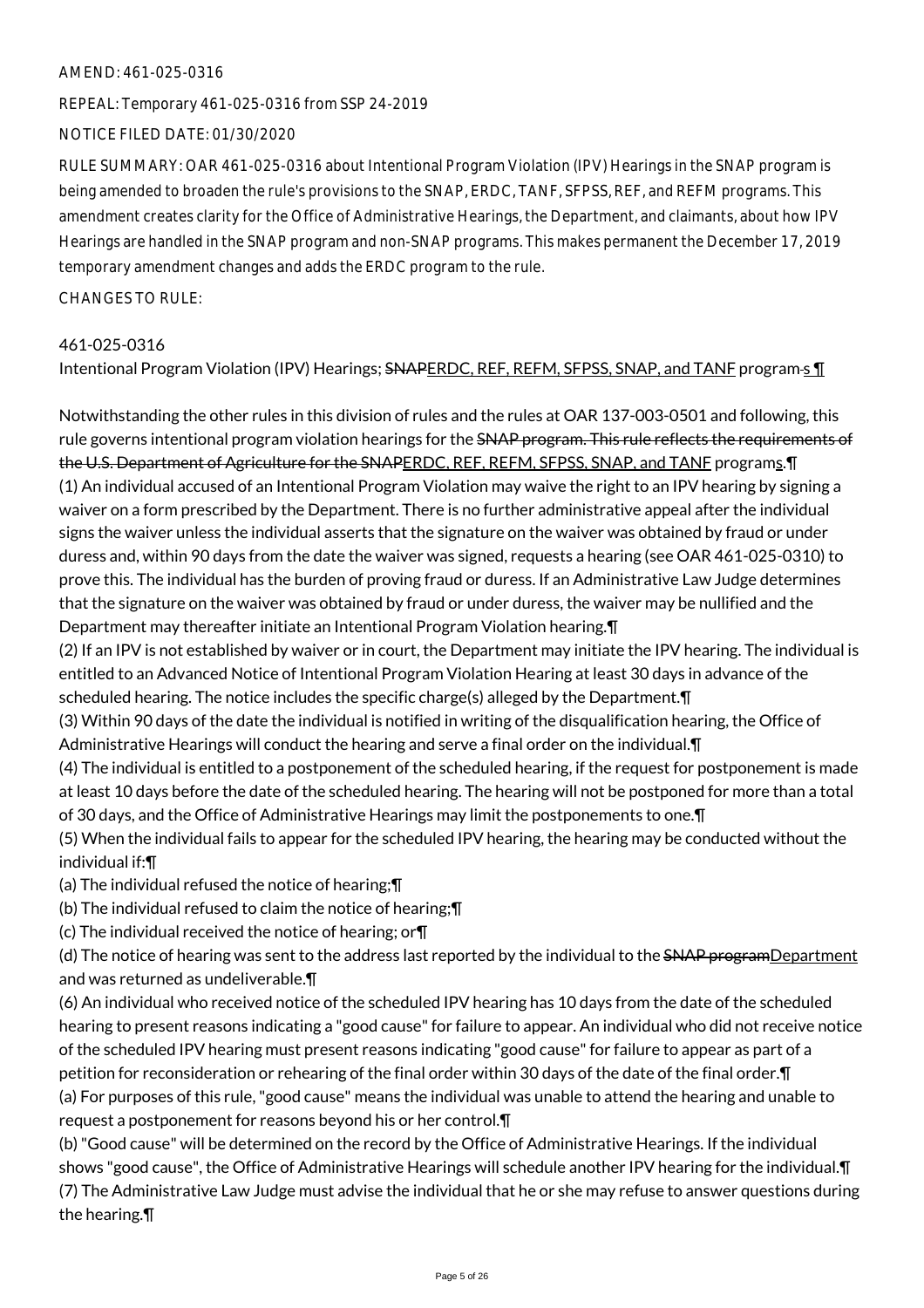(8) The standard for proving that an individual has committed an Intentional Program Violation is clear and convincing evidence.¶

(9) There is no administrative appeal of a final order, except as provided in section (6) of this rule.

Statutory/Other Authority: ORS 411.060

Statutes/Other Implemented: ORS 411.095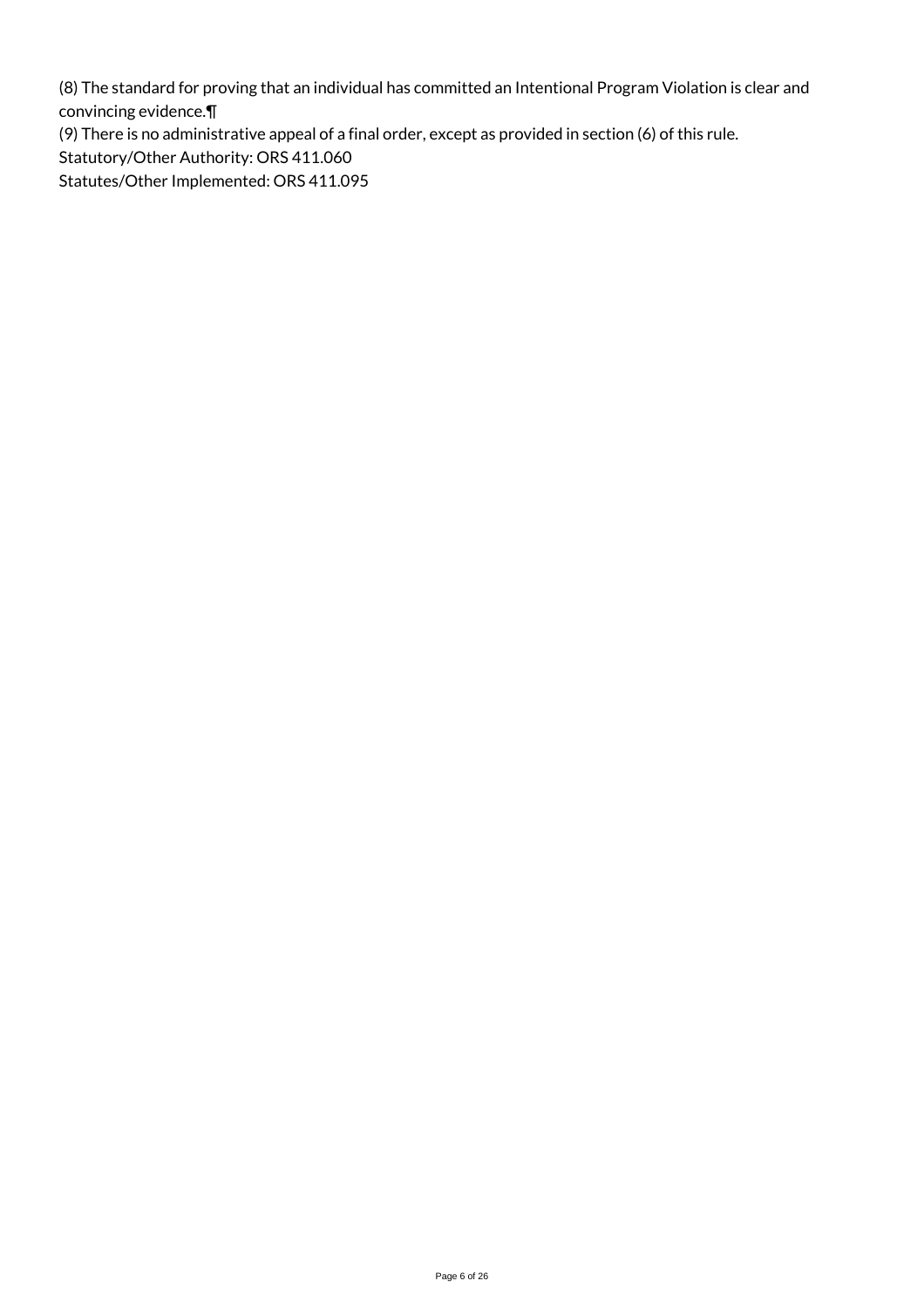## AMEND: 461-130-0327

## NOTICE FILED DATE: 01/30/2020

RULE SUMMARY: OAR 461-130-0327 about good cause is being amended to include language enabling the Department to give good cause for non-cooperation in the JOBS program for any reason the Department determines to be good cause. This amendment allows the Department to grant good cause for reasons other than what is specifically mentioned in (3)(a) through (3)(r) of the rule.

CHANGES TO RULE:

461-130-0327 Good Cause ¶

In a Department program administered under OAR 461-130-0305 to OAR 461-130-0335 and OAR 461-135- 0085 and OAR 461-135-0089:¶

(1) The Department does not require a participant to provide verification of "good cause" if providing the verification would expose the participant to increased risk of domestic violence (see OAR 461-001-0000).¶ (2) If in making a determination under this rule a participant's physical or mental impairment is in question, the Department may require the participant to provide documentation from a qualified and appropriate medical professional.¶

(3) A participant is granted "good cause" and not held to a penalty for failure to comply with a work program requirement, including an activity in a case plan (both terms defined in OAR 461-001-0025) in the following circumstances:¶

(a) Participation in a required activity in a case plan would have an adverse effect on or risk to the participant's physical or mental health or would expose the participant to increased risk of domestic violence (see OAR 461- 001-0000).¶

(b) Except in the SNAP program, participation is likely to cause undue hardship for the dependent child (see OAR 461-001-0000) or the participant.¶

(c) Appropriate child care, or day care for an individual in the household who has a disability (see OAR 461-001- 0000 and 461-001-0015 as applicable) that substantially reduces or eliminates the individual's ability to care for himself or herself, cannot be obtained. "Appropriate child care" means that -¶

(A) Both the provider and the place where care is provided meet health, safety, and provider requirements as required in OAR 461-165-0180;¶

(B) The care accommodates the parent's work schedule; and¶

(C) The care meets the specific needs of the dependent child, such as age and special-needs requirements.¶ (d) Child care, or day care for an individual in the household group (see OAR 461-110-0210) who has a disability (see OAR 461-001-0000) that substantially reduces or eliminates the individual's ability to care for themselves, cannot be obtained within a reasonable distance. "Reasonable distance" means that the parent's total travel time from home to the child care provider and the workplace or JOBS activity will be no more than one hour either way unless a longer commute time is customary in the community.¶

(e) The only child care, or day care for an individual in the household group who has a disability that substantially reduces or eliminates the individual's ability to care for themselves, that is available to the participant or in the participant's area is considered informal and unsuitable. "Informal and unsuitable" means the Department has not approved a provider as meeting its background check and health and safety standards ("informal"), and the criteria for appropriate child care in subsection (c) of this section are not met ("unsuitable").¶

(f) Affordable child care arrangements, or day care for an individual in the household group who has a disability that substantially reduces or eliminates the individual's ability to care for themselves, cannot be obtained.

"Affordable child care arrangements" means the expense to the parent or parents is less than ten percent of countable (see OAR 461-001-0000) income of the financial group (see OAR 461-110-0530).¶

(g) The work attachment position or employment offered is vacant due to a strike, lockout, or other labor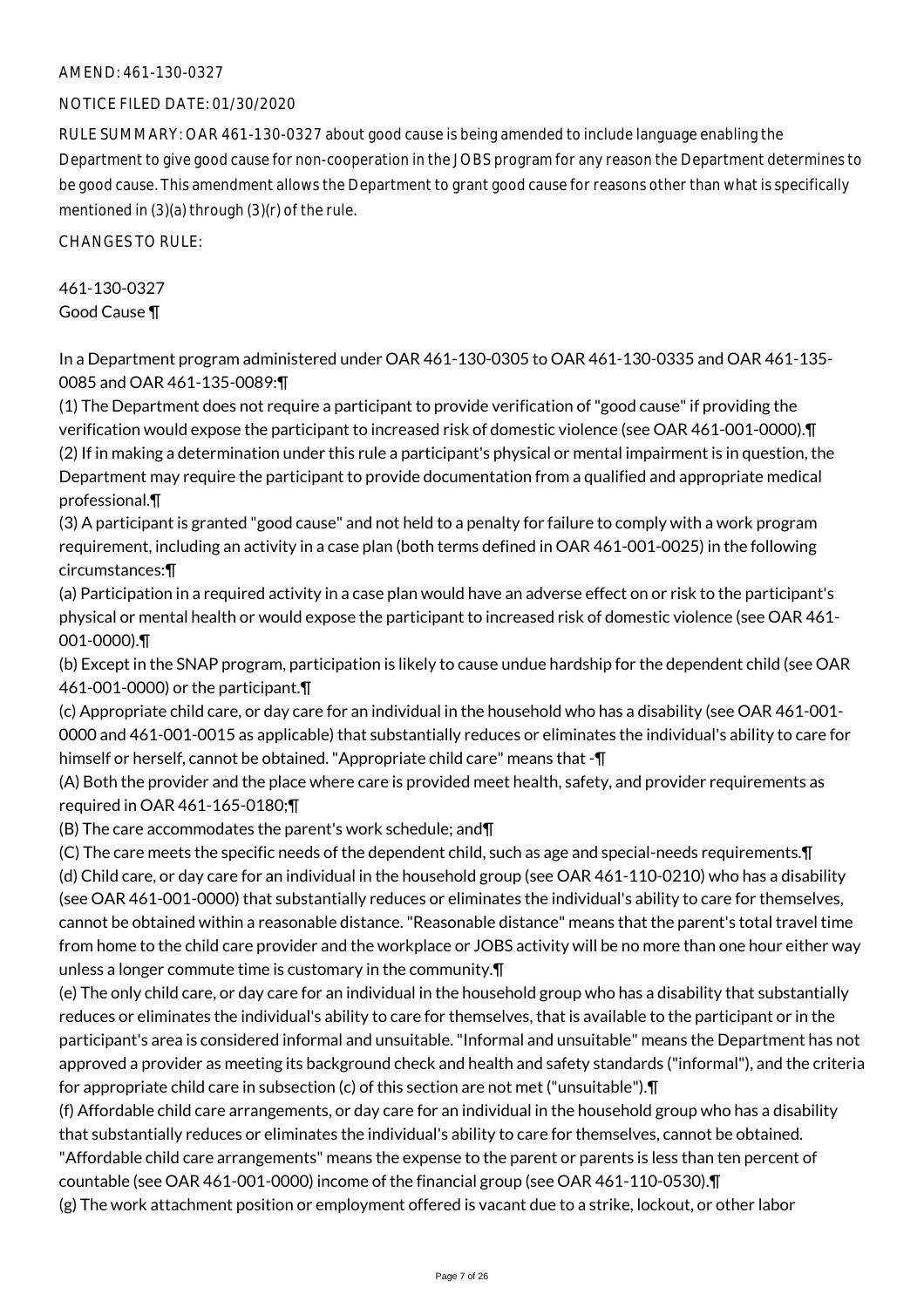dispute.¶

(h) The work attachment position or employment requires the participant to join a union, and the participant has religious objections to unions.¶

(i) The participant belongs to a union and the employment violates the conditions of the participant's membership in the union.¶

(j) The wage for the participant's current or potential job is:¶

(A) Less than applicable minimum wage; or¶

(B) If minimum wage laws do not apply, the wage (rate for piece work) is less than that normally paid for similar work.¶

(k) The participant's prospective employer engages in employment practices that are illegally discriminatory on the basis of age, sex, race, religious or political belief, marital status, disability, sexual orientation, or ethnic origin.¶ (l) The participant's engagement in a required activity in a case plan would prevent or interfere with the participant's engagement in an activity of the Grande Ronde Tribe's NEW program.¶

(m) The participant's failure to engage is due to a circumstance beyond the participant's reasonable control.¶ (n) When the failure to comply is caused by an aspect of the participant's disability, including the Department's failure to provide a reasonable accommodation.¶

(o) The participant quits a job to accept another job with a monthly income at least equal to the monthly income of the first job.¶

(p) The Department determines there are no appropriate activities or necessary support services (see OAR 461- 001-0025) to support an activity (see OAR 461-001-0025) in order for the participant to engage. ¶

(q) In the REF program:¶

(A) If the participant has no means of transportation and would have to walk an unreasonable distance to engage in their plan. An "unreasonable distance" is a distance that requires a commute of more than two hours each day. ¶ (B) If the hours or nature of the job interferes with the participant's religious observances, convictions, or beliefs.¶ (C) The service requirement or work site is in violation of applicable federal, state, or local health and safety standards.¶

(D) The daily hours of work and the weekly hours of work exceed those customary to the occupation.¶

(r) The participant enrolls into a registered pre-apprenticeship program approved by Bureau of Labor and Industries (BOLI).¶

(s) For a reason not found in subsections (3)(a) through (3)(r) of this rule that the Department has determined is "good cause."¶

(4) In the SNAP program, a participant is excused from not accepting employment or for leaving a job under the following circumstances:¶

(a) The hours or nature of the job interferes with the participant's religious observances, convictions, or beliefs.¶

(b) The participant accepts employment or enrolls at least half-time in any recognized school, training program, or institution of higher education that requires the participant to quit a job.¶

(c) A participant accepts employment or enrolls in school in another county, requiring the benefit group (see OAR 461-110-0750) to move and the participant to quit a job.¶

(d) A participant less than 60 years of age resigns, and the employer recognizes the resignation as retirement.¶ (e) The participant leaves a job to follow a type of employment that moves from one area to another, such as migrant labor or construction.¶

(f) The participant accepts a job that, for reasons beyond the control of the participant, does not materialize or results in fewer work hours or a lower wage than the participant's previous job.¶

(g) Work demands or conditions, such as not being paid for work or not being paid on schedule, make employment unreasonable.¶

(h) The wage for the participant's current or potential job is less than applicable minimum wage or, if minimum wage laws do not apply, the wage (rate for piece work) is less than that normally paid for similar work. In (i) The work schedule for the job in question does not conform to hours customary to the occupation or the hours

worked each week are more than those customary to the occupation.¶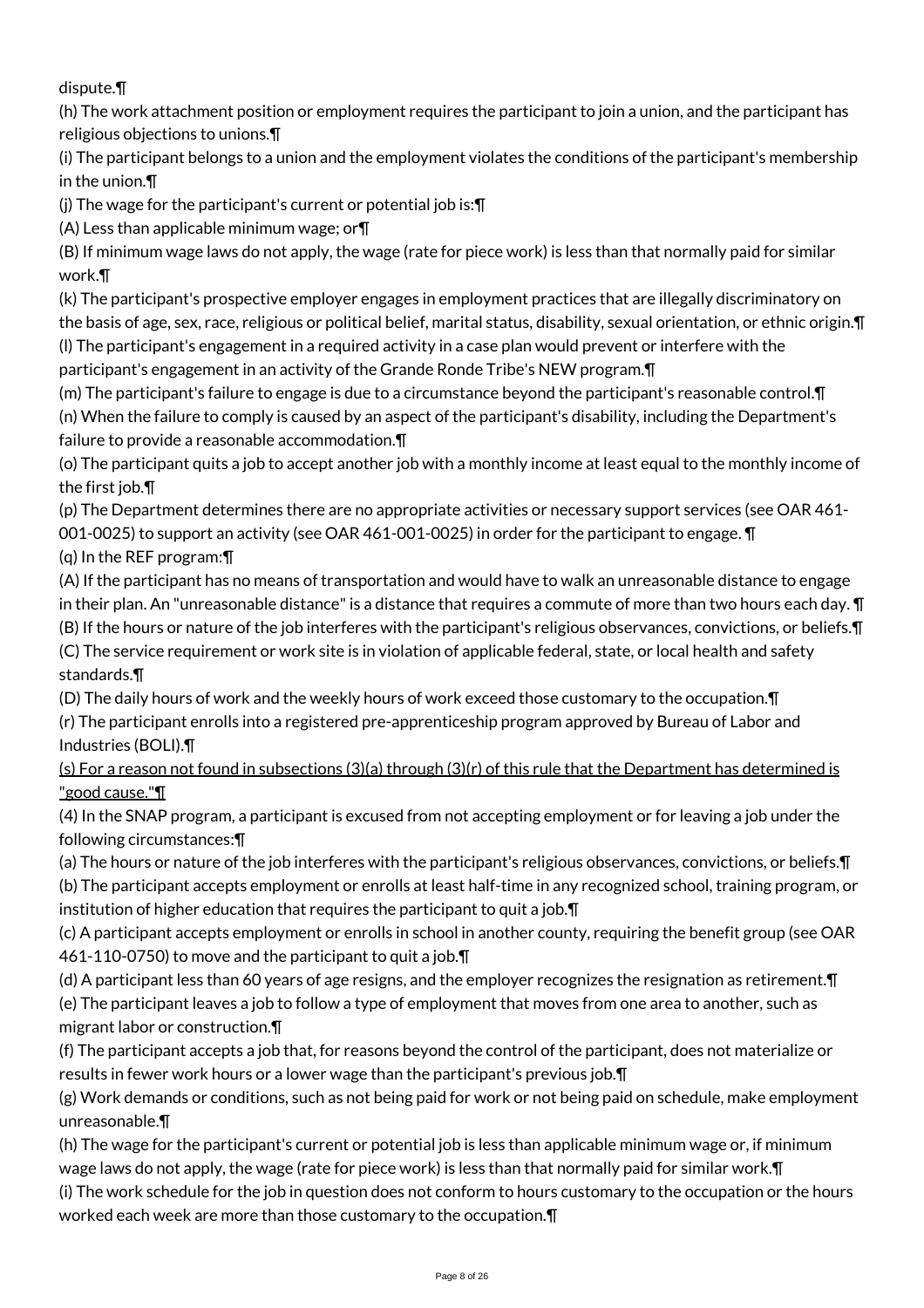(j) The participant is not obligated to accept a job during the first 30 days of registration for employment if the job is not in the client's field of experience.¶

(k) The participant has no means of transportation and would have to walk an unreasonable distance to meet the participation requirement. An "unreasonable distance" is a distance that requires a commute of more than two hours each day. The participant must make a good-faith effort to secure the needed transportation.¶ (l) Lack of adequate child care for a child who is six years of age or older and less than 12 years of age.¶ (5) In the SNAP program, a participant may be excused from not meeting ABAWD work requirements (OAR 461-

135-0520). "Good cause" may be granted to remove a countable month if a participant has been cooperating with their case plan (see OAR 461-001-0020), but is unable to complete the requirements due to one or more of the following unexpected circumstances. The circumstance must be beyond the control of the participant and occur during the countable month:¶

(a) Inclement weather.¶

(b) Transportation difficulties.¶

(c) Illness impacting ability to work.¶

(d) Tragic loss.

Statutory/Other Authority: ORS 409.050, 411.060, 411.816, 412.006, 412.009, 412.049

Statutes/Other Implemented: 7 USC 2029, 7 CFR 273.7, 7 CFR 273.24, 45 CFR 261.56, 411.816, ORS 409.010, 411.060, 411.117, 412.006, 412.009, 412.049, 7 USC 2015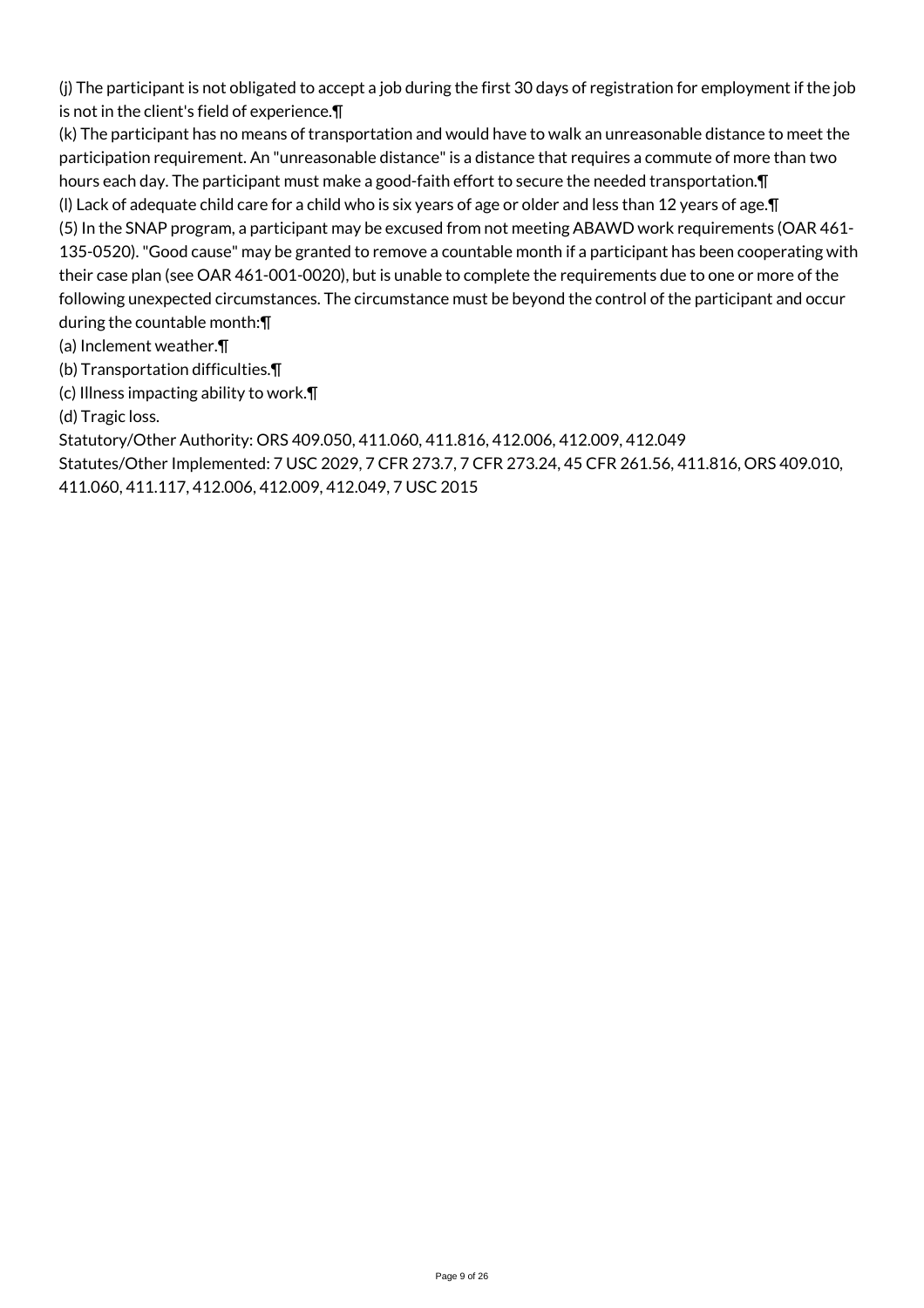## AMEND: 461-135-0070

## NOTICE FILED DATE: 01/30/2020

RULE SUMMARY: OAR 461-135-0070 about specific TANF program requirements is being amended to clarify when a caretaker relative is eligible for TANF when a caretaker relative is neither receiving TANF nor applying for TANF for a dependent child. This amendment makes clear the Department's interpretation of the policy and aligns the rule with Integrated Eligibility/ONE.

CHANGES TO RULE:

461-135-0070 Specific Requirements; TANF ¶

(1) To be eligible for TANF program benefits:¶

(a) An individual must be one of the following:¶

(A) A dependent child (see OAR 461-001-0000). However, a dependent child for whom foster care payments are made is not eligible while the payments are being made for the dependent child.¶

(B) A caretaker relative (see OAR 461-001-0000) of an eligible dependent child when the caretaker relative:¶

(i) Is receiving TANF program benefits for the dependent child, or¶

(ii) Is applying for TANF program benefits for the dependent child.¶

(C) A caretaker relative of a dependent child, when the dependent child is ineligible for TANF program benefits because of one of the following reasons:¶

(i) The child is receiving SSI.¶

(ii) The child is in foster care, but is expected to return home within 30 days.¶

(D) A parent (see OAR 461-001-0000) of an unborn, as follows:¶

(i) For the TANF program, any parent whose only child is an unborn child once the mother's pregnancy has reached the calendar month before the month in which the due date falls.¶

(ii) For the TANF program, the parent of an unborn child, if there is another dependent child in the filing group.¶ (b) Unless the individual is exempt from JOBS participation and JOBS disqualification under OAR 461-130-0310, an individual must demonstrate two-consecutive weeks of cooperation in appropriate activities (see OAR 461- 001-0025) if:¶

(A) TANF program benefits had closed within the prior three consecutive calendar months from the filing date (see OAR 461-115-0040) for TANF with an active level 1 through level 4 TANF program disqualification (see OAR 461-130-0330 and 461-135-0085); or¶

(B) The filing date for TANF program benefits is within the prior three consecutive calendar months after the end of a two consecutive month period of TANF ineligibility according to OAR 461-130-0330(5)(e).¶

(2) As used in this rule:¶

(a) Except as provided otherwise in this section, "good cause" means a reasonable person of normal sensitivity, exercising ordinary common sense under similar circumstances, would have --¶

(A) Quit work, including in anticipation of discharge;¶

- (B) Participated in behavior leading to the individual's discharge; or¶
- (C) Voluntarily reduced work hours.¶

(b) For an individual with a physical or mental impairment (as defined at 29 CFR 1630.2(h)), except as provided otherwise in subsection (c) of this section, "good cause" for leaving work means that a reasonable person with the characteristics and qualities of such individual under similar circumstances would have --¶

- (A) Quit work, including in anticipation of discharge;¶
- (B) Participated in behavior leading to the individual's discharge; or¶
- (C) Voluntarily reduced work hours.¶

(c) There is no "good cause" if the reason for separation from employment is a labor dispute.¶

(3) Except as provided under section (4) of this rule, a need group (see OAR 461-110-0630) is not eligible for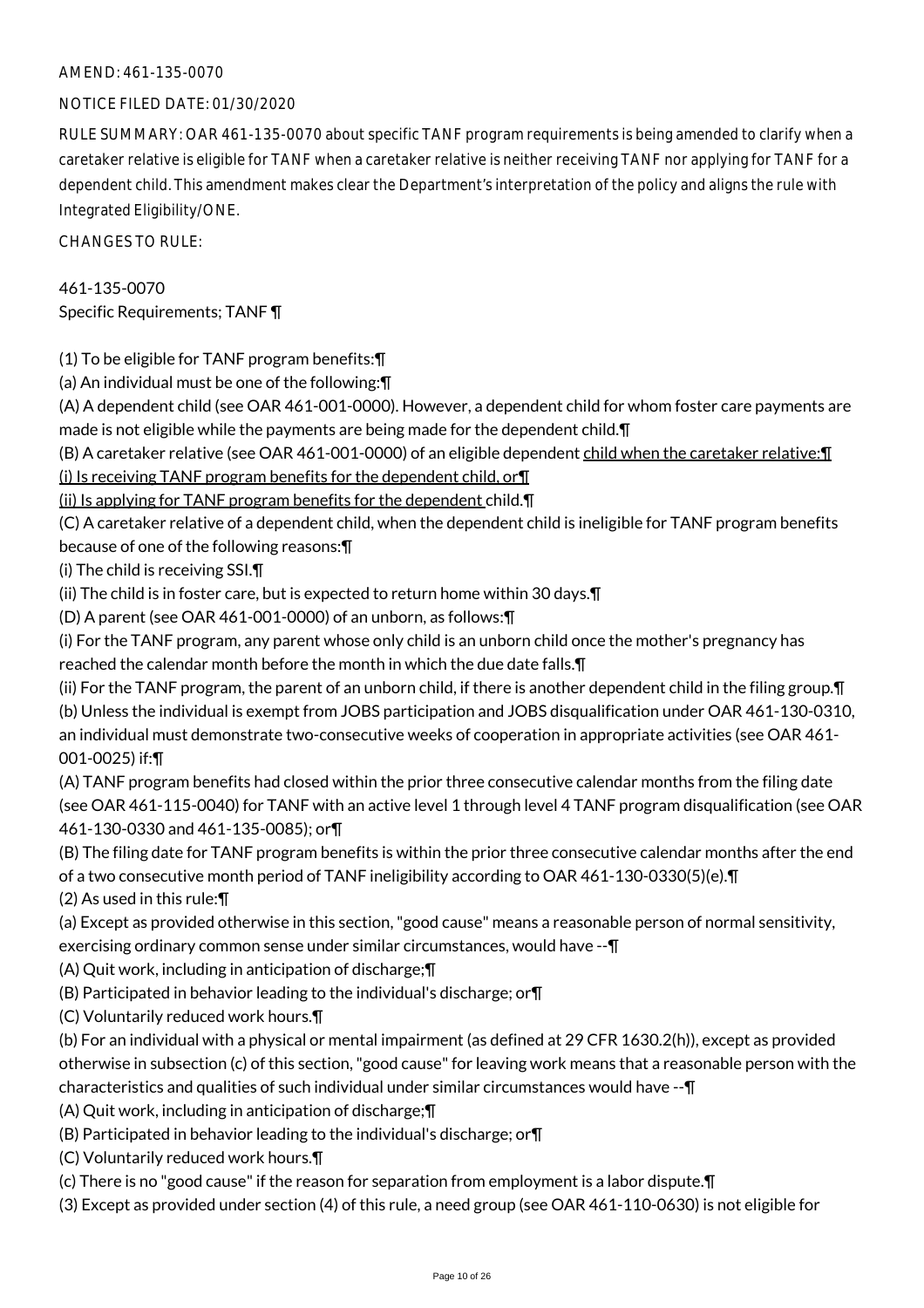TANF program benefits for 120 days from the date a parent or caretaker relative was separated from or voluntarily reduced work hours at his or her last employment in which a parent or caretaker relative in the need group was hired to work 100 or more hours per month or worked or was scheduled to work 100 or more hours in the last full calendar month of employment. This applies at initial certification, recertification, and is a condition of ongoing eligibility (see OAR 461-001-0000).¶

(4) A need group (see OAR 461-110-0630) may not be reduced or denied TANF program benefits based on section (3) of this rule if the parent or caretaker relative is one of the following:¶

(a) A Parents as Scholars (PAS) participant who temporarily becomes ineligible for TANF program benefits for four months or less due to income from a paid work experience (see OAR 461-190-0199).¶

(b) A teen parent (see OAR 461-001-0000) returning to high school or equivalent.¶

(eb) An individual fleeing from or at risk of domestic violence (see OAR 461-001-0000). T

(dc) An individual who is pregnant and the pregnancy has reached the first of the calendar month prior to the month in which the due date falls.¶

(ed) An individual who is pregnant and experiencing medical complications due to the pregnancy that prohibit participation in activities of the program and are documented by a qualified and appropriate professional.¶  $(f_2)$  An individual unable to work due to a disability or medical condition documented by a qualified and appropriate professional, and which is expected to last for 30 days or more from the filing date for TANF program benefits.¶

(gf) An individual who was separated from employment for a reason the Department determines is good cause as defined in section (2) of this rule.¶

(hg) An individual who was separated from employment as a result of a layoff.¶

(5) A family is ineligible for TANF program benefits if the family meets the requirements of all of the following subsections:¶

(a) The family lives in Klamath County.¶

(b) The family meets any of the following conditions:¶

(A) The family has a single custodial parent who is a member of the Klamath Tribes, or the single custodial parent is not a Klamath Tribes member and at least 50 percent of the dependent children are Klamath Tribes members;¶ (B) The family has two custodial parents (see OAR 461-001-0000) who are members of the Klamath Tribes, or only one of the two custodial parents is a Klamath Tribes member and at least 50 percent of the dependent children are Klamath Tribes members; or¶

(C) The family has a caretaker relative who is not the custodial parent and at least 50 percent of the dependent children are Klamath Tribes members.¶

(c) The family is eligible for the Klamath Tribes TANF program or would be eligible for the Klamath Tribes TANF program if not for the failure of the family to cooperate with program requirements.¶

(6) A family is ineligible for TANF program benefits if all of the following subsections apply to the family:¶ (a) A parent, caretaker relative, or child is a member of the Siletz Tribe (Confederated Tribes of Siletz Indians of Oregon) and lives in one of the eleven service area counties: Benton, Clackamas, Lane, Lincoln, Linn, Marion, Multnomah, Polk, Tillamook, Washington, or Yamhill counties.¶

(b) The family includes members who are living in the same household and at least one of the following paragraphs applies:¶

(A) A two-parent family with one enrolled Siletz tribal member with a shared dependent.¶

(B) A single-parent family with one enrolled Siletz tribal member.¶

(C) A non-needy caretaker relative or essential person with one enrolled Siletz tribal member who is a minor.¶

(D) A pregnant enrolled Siletz tribal member in her eighth month of pregnancy.¶

(c) The family is eligible for the Siletz Tribes TANF program or would be eligible for the Siletz Tribes TANF

program if not for the failure of the family to cooperate with Siletz TANF program requirements.¶

(7) If a parent or caretaker relative covered by section (5) or (6) of this rule fails to follow through with a Department referral to the Klamath or Siletz Tribal TANF program, the entire filing group is ineligible for TANF program benefits.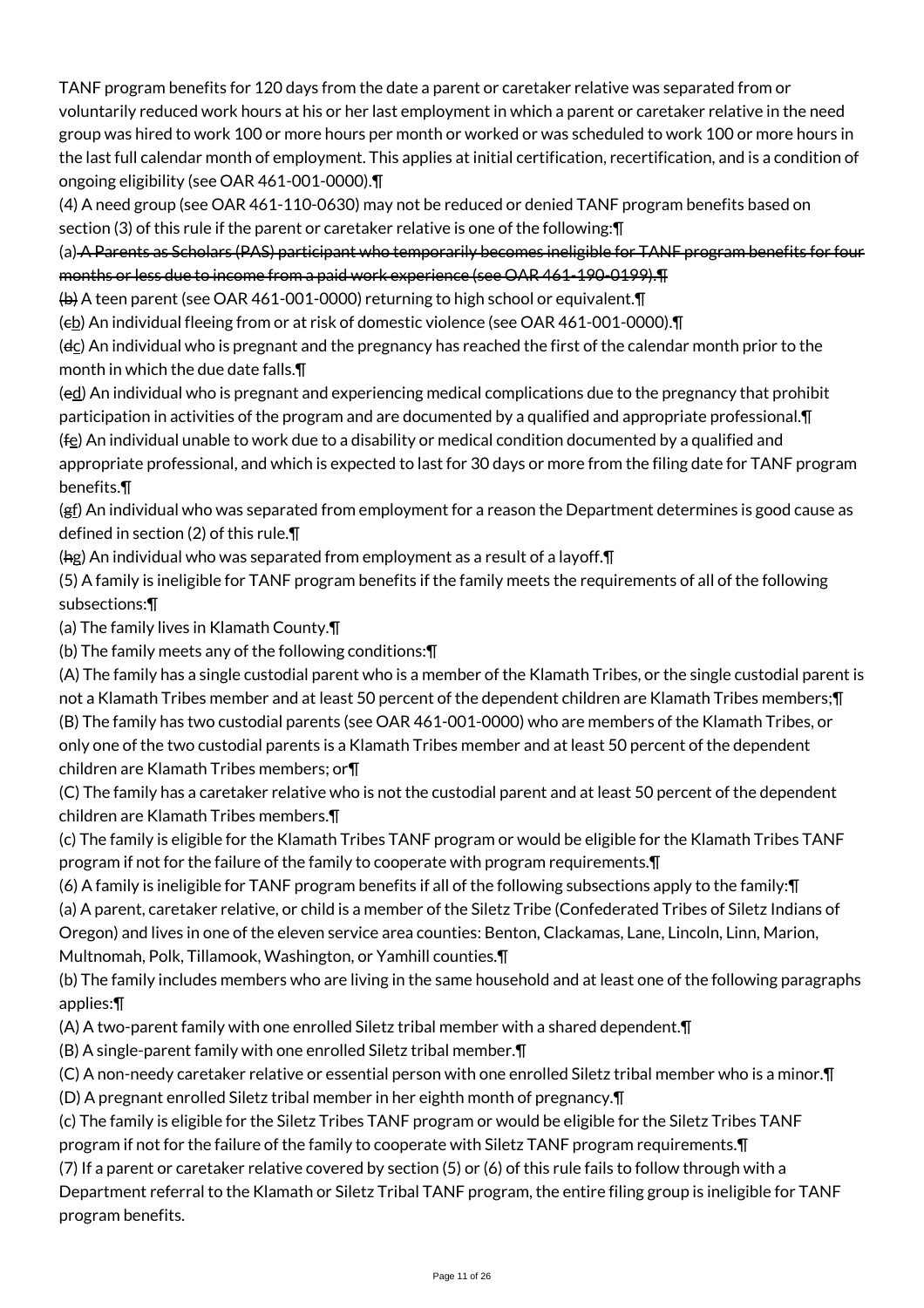Statutory/Other Authority: ORS 409.050, 411.060, 411.070, 411.400, 411.404, 412.006, 412.016, 412.049, 412.124

Statutes/Other Implemented: ORS 409.010, 411.060, 411.070, 411.400, 411.404, 412.006, 412.016, 412.049, 412.064, 412.124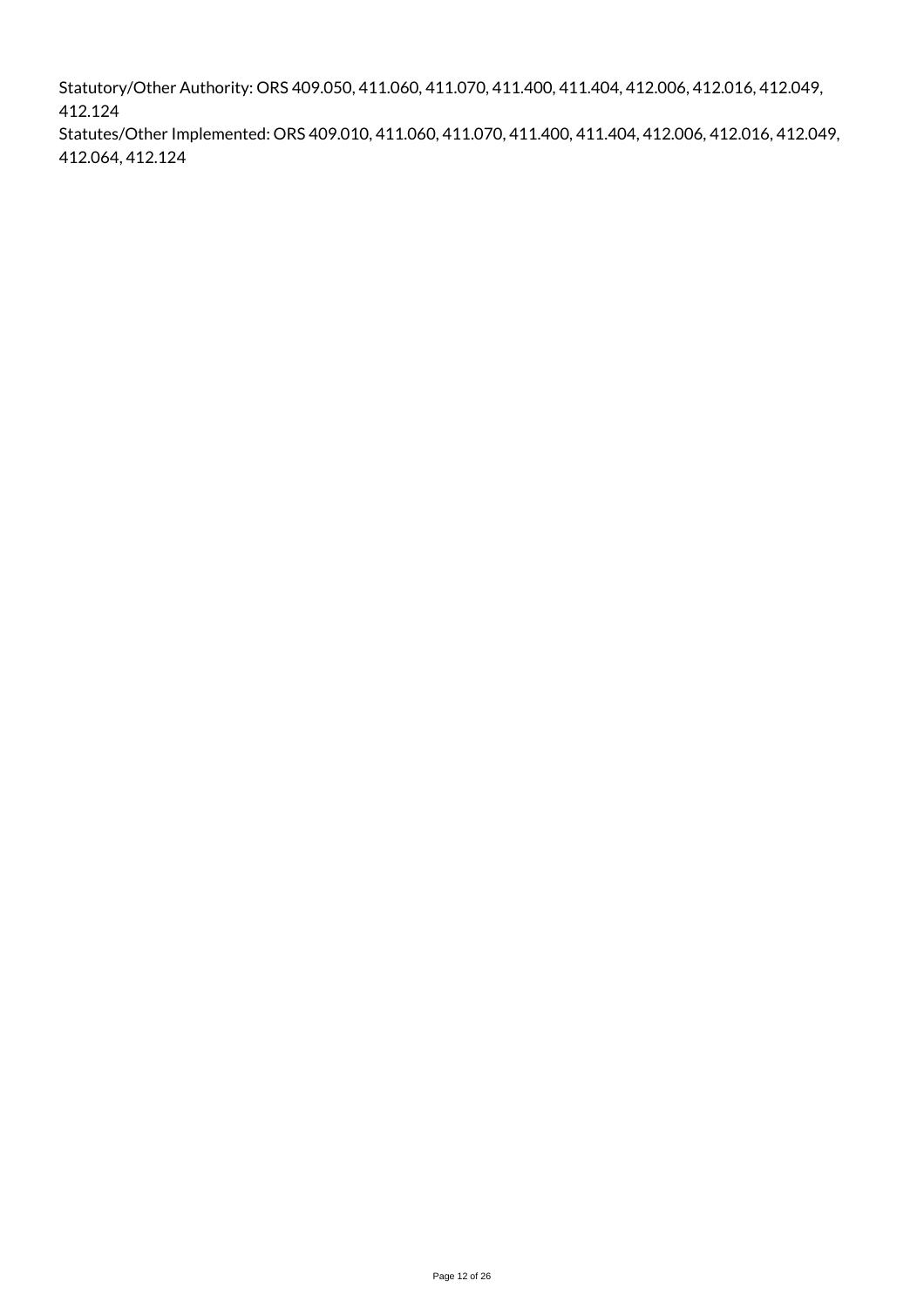## AMEND: 461-135-0505

## NOTICE FILED DATE: 01/30/2020

RULE SUMMARY: OAR 461-135-0505 about categorical eligibility in the SNAP program is being amended to define which programs fall under Title IV-A of the Social Security Act or by the state as part of the TANF maintenance of effort. It is also being amended to clearly define when a filing group cannot be categorically eligible, which includes participants with lottery or gambling winnings of \$3,500 or above and applicants who lost eligibility for SNAP due to receipt of such lottery or gambling winnings. The amendments also make clear how those participants can regain the ability to be categorically eligible. These changes align rule with federal regulations, bringing Oregon into federal compliance.

CHANGES TO RULE:

461-135-0505 Categorical Eligibility for SNAP ¶

(1) AExcept as provided under sections (2) and (3) of this rule, an individual is categorically eligible for SNAP benefits if the individual:¶

(a) Receives or is authorized to receive GA or SSI benefits;¶

(b has countable income (see OAR 461-140-0010) less than 185 percent of the federal poverty level (see OAR 461-155-0180) and:¶

(a) Receives or is authorized to receive GA or SSI benefits;¶

(b) Is deemed to be receiving SSI under Section 1619(a) or 1619(b) of the Social Security Act (42 U.S.C. 1382h(a) or (b)); or¶

(c) Receives or is authorized to receive cash, in-kind benefits, or services funded either under Title IV-A of the Social Security Act or by the state as part of the TANF maintenance of effort;, which includes:¶

(cA) Is deemed to be receiving SSI under Section 1619(a) or 1619(b) of the Social Security Act (42 U.S.C. 1382h(a) or (b)); or A pamphlet about Information and Referral Services; II

(B) Employment Related Day Care (ERDC);¶

(C) Temporary Assistance to Needy Families (TANF) cash assistance; and¶

(D) TANF-related programs:¶

(i) Pre-TANF,¶

(ii) TA-DVS,¶

(iii) TANF-JOBS Plus,¶

(iv) Housing Stabilization Program through Housing and Community Services; and¶

(v) Employment Payments.¶

(d2) Is a member of a financial group (see OAR 461-110-0530) with countableAn individual may not be categorically eligible for SNAP benefits in either of the following circumstances:¶

(a) The individual is disqualified from receiving SNAP benefits because of an intentional program violation.¶

(b) The individual is a primary person (see OAR 461-001-00<del>00) income less than 185 percent of the federal</del> poverty level as described in15) disqualified from receiving SNAP benefits for failure to comply with a SNAP employment and training requirement under OAR 461-155-0180(4), does not 30-0315.

(3) A filing group (see OAR 461-110-0530) may not be categorically eligible for SNAP benefits in either of the following circumstances:¶

(a) The filing group haves liquid assets from lottery or gambling winnings of \$3,500 or more, and has received a pamphlet about Information and Referral Services. Liquid assets are assets that are easily accessible and do not need to be sold to access their value.¶

(2equal to or in excess of the resource limit listed in OAR 461-160-0015(7). For the purposes of this rule, liquid assets are assets that are easily accessible and do not need to be sold to access their value.¶

(b) An applicant filing group that lost SNAP eligibility due to receipt of lottery or gambling winnings as described under (3)(a) of this rule.¶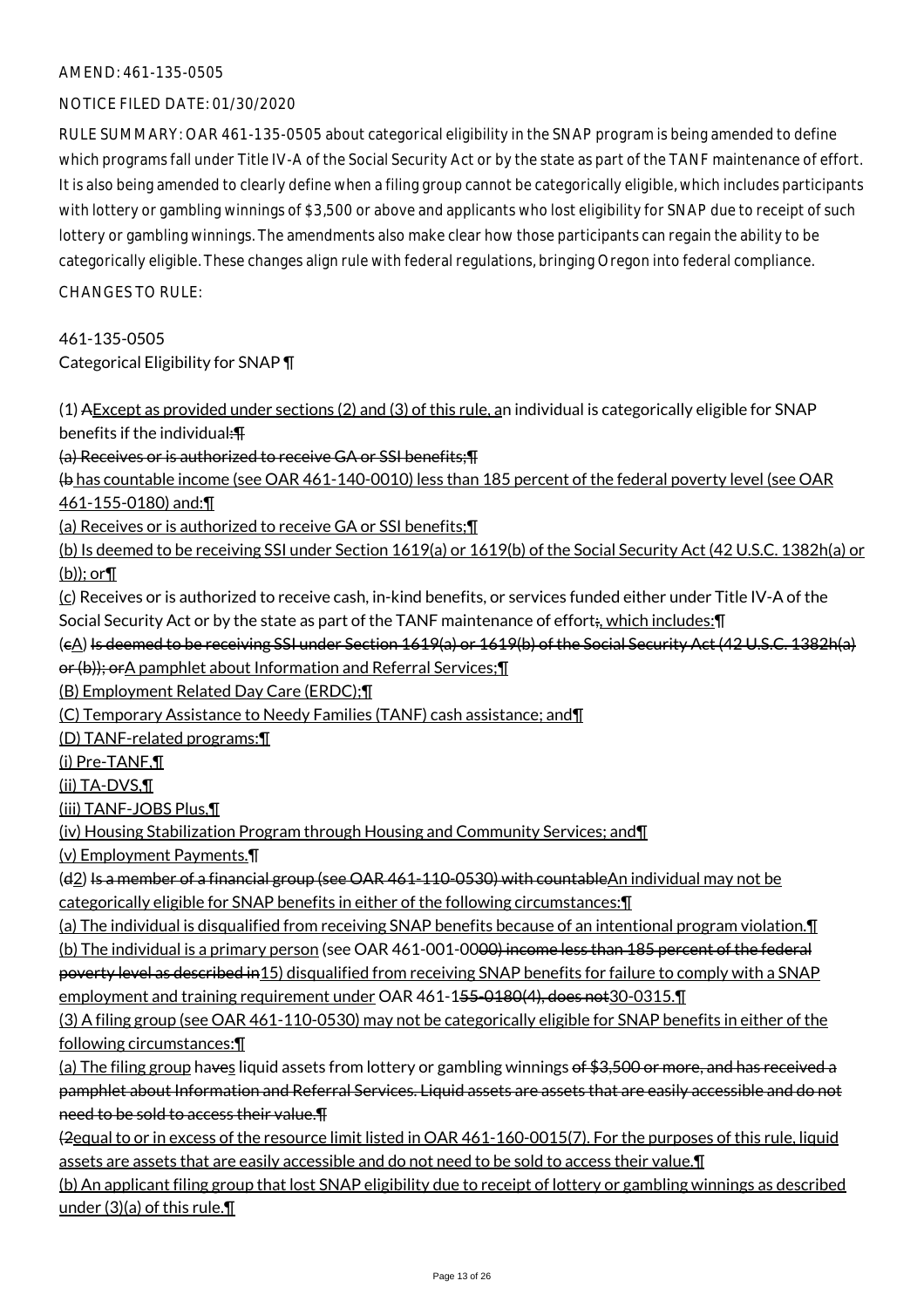(4) For an entire filing group to be categorically eligible for SNAP benefits, it must contain only clients who are categorically eligible for SNAP benefits. For the purpose of determining who is categorically eligible for SNAP benefits, in the ERDC and TA-DVS programs all members of the filing group are considered receiving the benefits of the program even if not all members receive the benefit. The receipt of the Information and Referral services pamphlet by an individual is considered received by the entire filing group.¶

(35) A filing group that is eligible for transition services or the TA-DVS program is considered receiving benefits for the entire period of eligibility even if benefits are not received during each month of that period. In

(46) An individual categorically eligible for the SNAP program is presumed to meet the eligibility requirements for resources and countable and adjusted income limits. The individual is also presumed to meet the requirements for a social security number, sponsored alien information, and residency, if verified in a public assistance or medical assistance program.¶

(57) When a filing group contains both members who are categorically eligible for SNAP benefits and those who are not, a resource owned in whole or in part by a categorically eligible member is excluded.¶

(68) An individual may not be filing group that has lost categorically eligible for SNAP benefits in either of the following circumstances:¶

(a) The individual is disqualified from receiving SNAP benefits because of an intentional program violation.¶

(b) The individual is a primary person (seeility due to lottery or gambling winnings under section (3) of this rule may not have eligibility (see OAR 461-001-0000) determined under categorical eligibility rules until they meet the following SNAP asset limits:¶

(a) Resource limit listed under OAR 461-001160-0015) disqualified from receiving SNAP benefits for failure to comply with a SNAP employment and training requirement $(7)$ , $\P$ 

(b) Countable income limit listed under OAR 461-155-0190, and ¶

(c) Adjusted income limit listed under OAR 461-130-0315. 55-0190.

Statutory/Other Authority: ORS 411.816

Statutes/Other Implemented: ORS 411.816, 7 CFR 273.11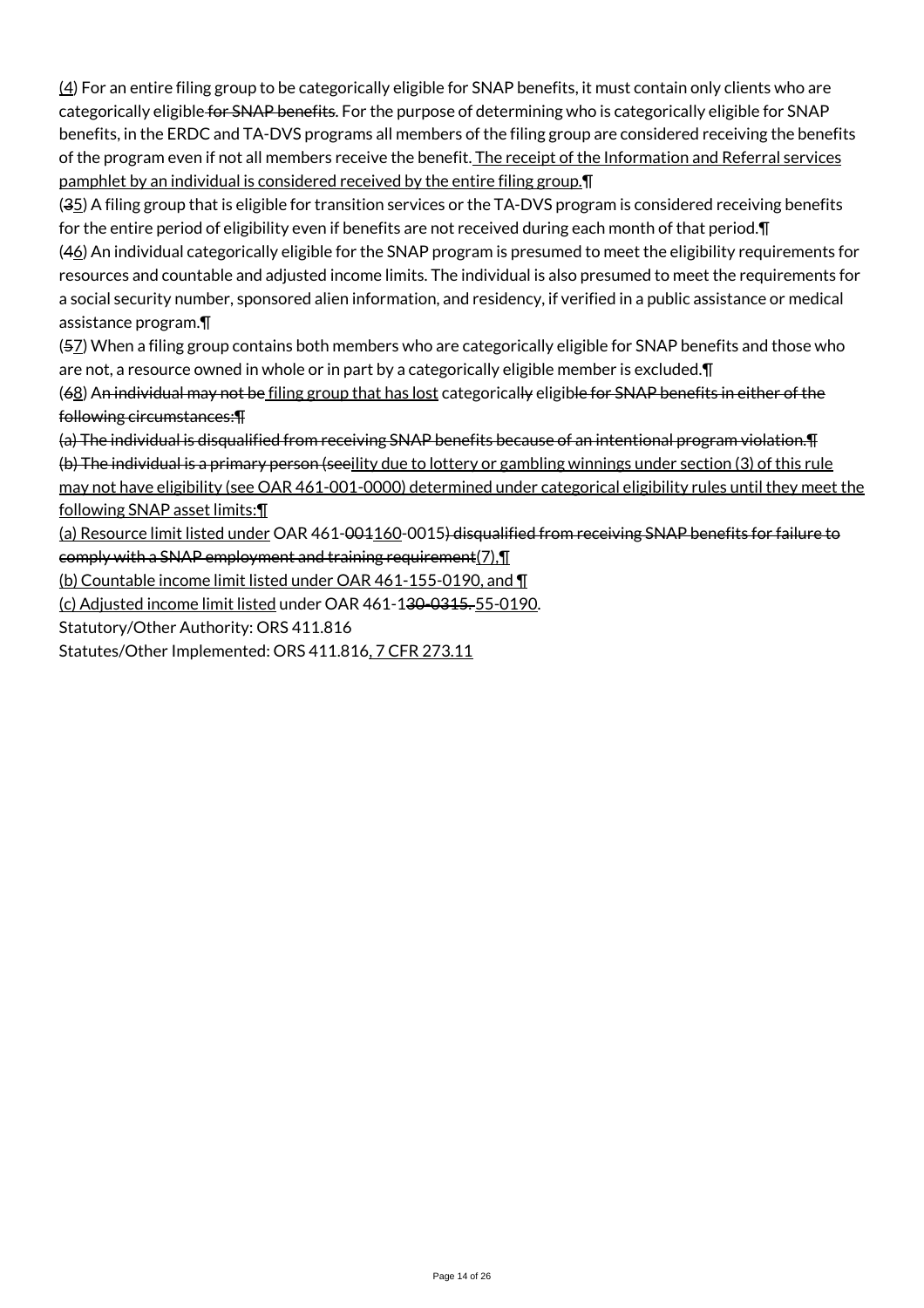## AMEND: 461-135-0575

## NOTICE FILED DATE: 01/30/2020

RULE SUMMARY: OAR 461-135-0575 about SNAP expedited services is being amended to incorporate the definition of "destitute households" in the text of the rule rather than list a reference to the federal regulation. This amendment makes the rule clearer.

CHANGES TO RULE:

461-135-0575 SNAP Expedited Services ¶

In the SNAP program:¶

(1) For purposes of this rule, "liquid resources" includes cash on hand, a checking or savings account, a savings certificate, and a lump sum payment.¶

(2) An applicant is screened for expedited services except when a filing group (see OAR 461-110-0370) applies for SNAP benefits before the end of itstheir current certification. If a filing group meets the expedited services criteria and the Department determines the filing group is eligible for SNAP benefits, the filing group qualifies to receive benefits within seven days following the filing date.¶

(23) The filing group meets expedited services criteria if the filing group:¶

(a) Has countable income less than \$150 a month and liquid resources that do not exceed \$100;¶

(b) Has gross income and liquid resources that total less than the total monthly rent, or mortgage, and utilities of the household; or¶

(c) Is a "destitute household." as described in  $7$  CFR 273.10(e)(3) (covering To be a destitute household, the filing group must include a migrant andor seasonal farmworker households) and has liquid resources that do not exceed \$100.¶

(d) For purposes of this rule only, a liquid resource includes cash on hand, a checking or savings account, a savings certificate, and a lump sum paymentand meet one of the following:¶

(A) The only income received during the month in which the filing date falls was received prior to the filing date and was from a terminated source. Income is considered from a "terminated source" when: I

(i) Received on a monthly or more frequent basis and will not be received again from the same source during the month of the filing date or in the following month; or¶

(ii) Received as periodic income (see OAR 461-001-0000), and the income is not anticipated to be received during the month in which the next payment would normally be received.¶

(B) The only income received during the month in which the filing date falls will be received from a new source and income of more than \$25 from that source is not anticipated to be received by the 10th day following the filing date. Income is considered from a "new source" when \$25 or less has been received from that source during the 30 days prior to the filing date.¶

(C) The only income of the filing group is from a terminated source received prior to the filing date, a new source received after the filing date, and income from the new source of more than \$25 is not anticipated to be received by the 10th day following the filing date.¶

(34) There is no limit to the number of times a benefit group (see OAR 461-110-0750) may receive expedited services. However, all eligibility factors from the last expedited issuance must be verified or the benefit group must have been certified under normal processing standards since the last expedited certification before the client is eligible to receive expedited services again.¶

(45) An eligibility process interview for an expedited services client is conducted in accordance with OAR 461-115-0690.¶

(56) The application processing timeframe for an expedited services client is determined under OAR 461-115- 0210.¶

(67) Application information for an expedited services client is verified as required under OAR 461-115-0690.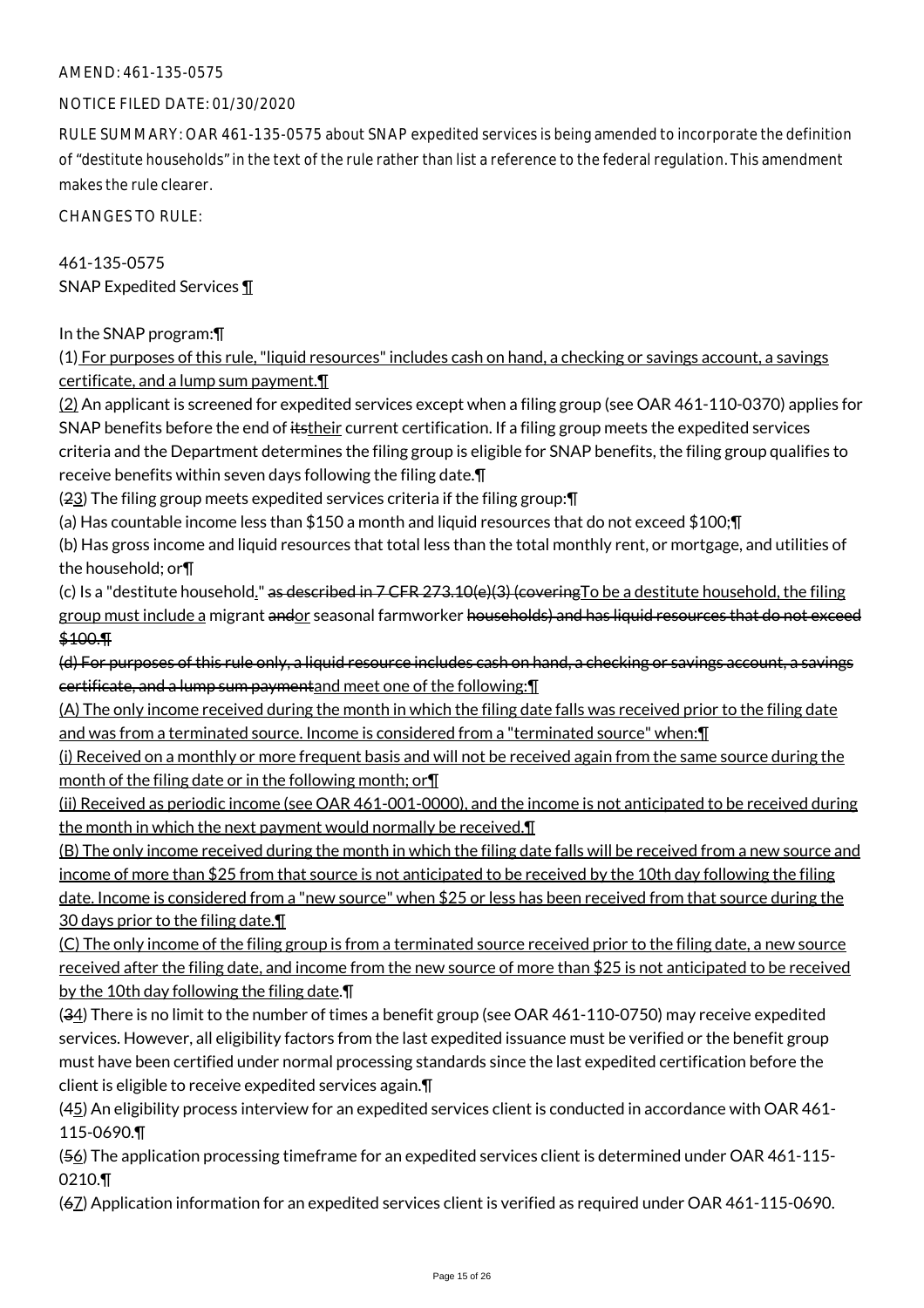Statutory/Other Authority: ORS 411.060, 411.816 Statutes/Other Implemented: ORS 411.060, 411.816, 7 CFR 273.10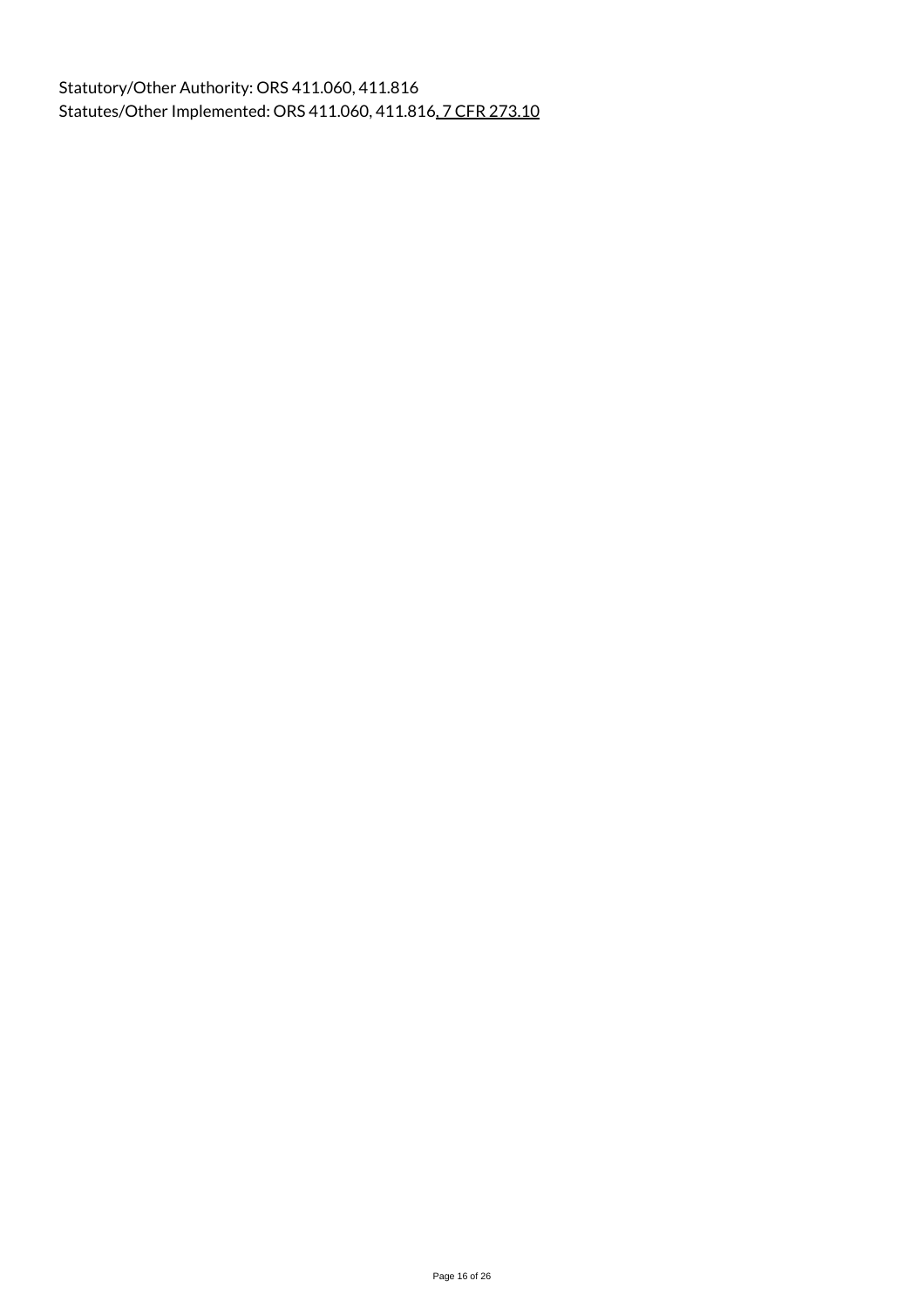# AMEND: 461-135-1270

## NOTICE FILED DATE: 01/30/2020

RULE SUMMARY: OAR 461-135-0270 about eligibility for Employment Payments is being amended to add that a member of a REF, Pre-TANF, SFPSS, or TANF filing group is not eligible for employment payments and to clarify when loss of unsubsidized employment impacts eligibility. These amendments add clarity to the rule and aligns with Integrated Eligibility/ONE.

CHANGES TO RULE:

# 461-135-1270

Specific Requirements; Employment Payments ¶

(1) Effective April 1, 2016, a benefit group (see OAR 461-110-0630) that includes an individual who meets the requirements in section (2) of this rule is eligible to receive \$225 in Employment Payments (see OAR 461-001- 0025) paid over three months as provided in section (3) of this rule.¶

(2) To be eligible for three months of Employment Payments, an individual in the benefit group (see OAR 461-110- 0750) or an individual not in the benefit group due to the time limit in OAR 461-135-0071 must meet all of the following requirements:¶

(a) Have obtained unsubsidized paid employment and reported it timely.¶

(b) Have been a JOBS eligible (see OAR 461-130-0310) individual who closed TANF for one of the following reasons:¶

(A) Became ineligible for the Pre-TANF, SFPSS or TANF programs due to income above the applicable income standard in OAR 461-155-0030.¶

(B) Voluntarily closed TANF to avoid accruing time toward the time limit in OAR 461-135-0071.¶

(C) Voluntarily closed TANF to be eligible for TBA (see OAR 461-135-0506).¶

(c) Meet the TANF residency requirements in OAR 461-120-0010.¶

(d) Remain at or below 350 percent FPL in OAR 461-155-0180.¶

(3) Employment Payments begin the month following the month in which Pre-TANF, SFPSS, or TANF benefits close. Payments are limited to one payment per month per benefit group. Payments may not be prorated and are paid in the following amounts and order:¶

(a) \$100 the first month after benefits close.¶

(b) \$75 the second month after benefits close.¶

(c) \$50 the third month after benefits close.¶

(4) An individual receiving Employment Payments is not eligible for JOBS Plus or JPI (see OAR 461-135-1260).¶

(5) Employment Payments end when an individual $\div$ .

(a) Is approved for REF, Pre-TANF, SFPSS, or TANF program benefits or when the loss of unsubsidized paid employment is reported and verified;¶

(b) Is a member of a filing group (see OAR 461-110-0330) approved for REF, Pre-TANF, SFPSS, or TANF program benefits; or¶

(c) Loses unsubsidized paid employment and the loss is verified by the Department.

Statutory/Other Authority: ORS 409.050, 411.060, 411.070, 412.049, 412.124

Statutes/Other Implemented: ORS 409.050, 411.060, 411.070, 412.049, 412.124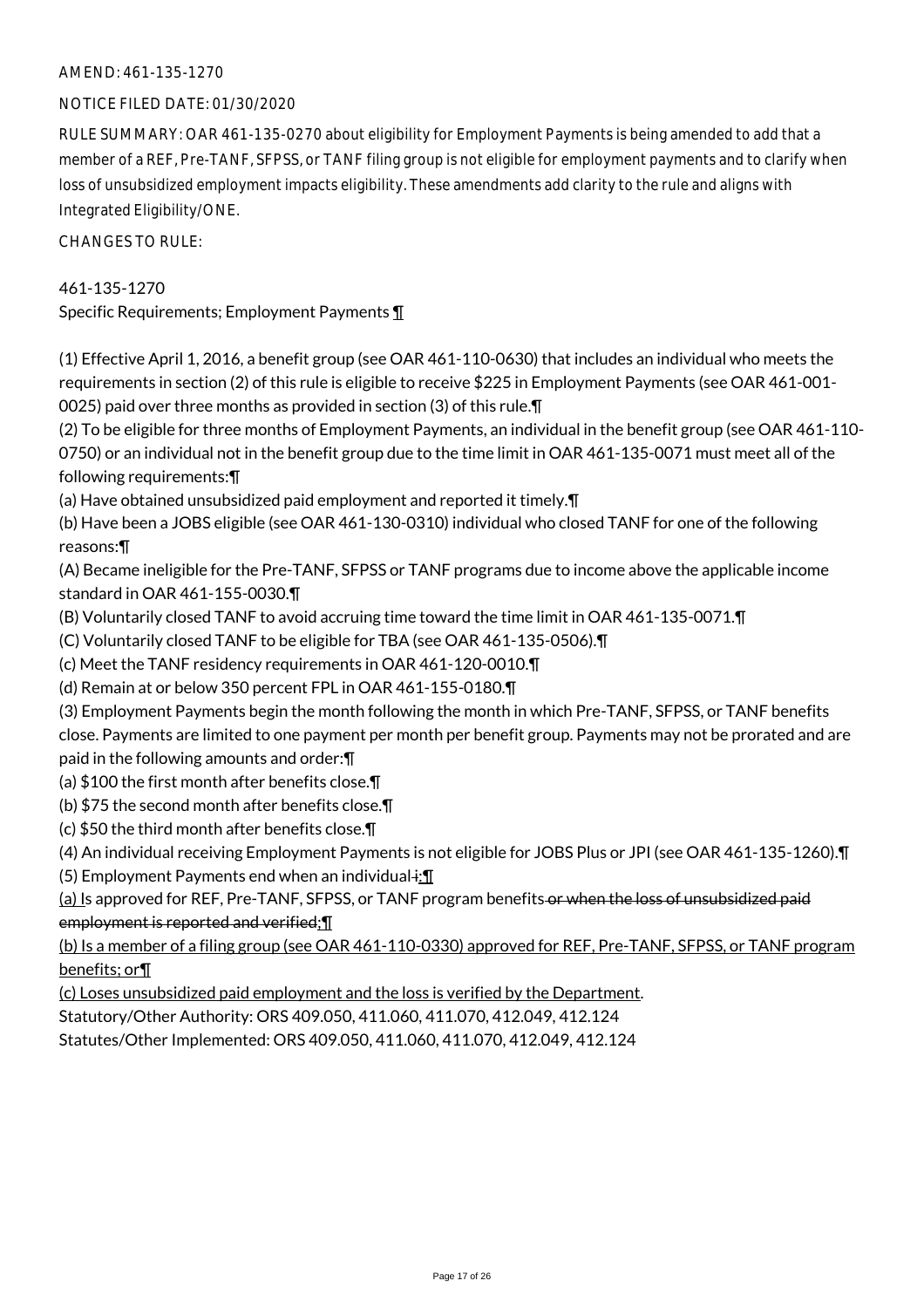## AMEND: 461-160-0010

## NOTICE FILED DATE: 01/30/2020

RULE SUMMARY: OAR 461-160-0010 about the use of resources in determining financial eligibility is being amended to make clear who is subject to the resource limit. This amendment makes current policy more understandable and concise.

CHANGES TO RULE:

461-160-0010 Use of Resources in Determining Financial Eligibility ¶

Countable (see OAR 461-001-0000) resources are used to determine eligibility (see OAR 461-001-0000) as follows:¶

(1) In the EA program, the countable resources of a financial group (see OAR 461-110-0530) are used to reduce benefits.¶

(2) In the ERDC, QMB-DW, REF, REFM, SNAP, and TANF programs, a need group (see OAR 461-110-0630) is not eligible for benefits if the financial group has countable resources above the resource limit (see OAR 461-160- 0015).¶

(3) In the SNAP program, unless categorically eligible (see OAR 461-135-0505), a need group is not eligible for benefits if the financial group has countable resources above the resource limit (see OAR 461-160-0015).¶ (4) In the OSIP (except OSIP-EPD) and OSIPM (except OSIPM-EPD) programs:¶

(a) An individual is not eligible for benefits if the financial group has countable resources above the resource limit (see OAR 461-160-0015).¶

(b) The following provisions apply when a child (see OAR 461-001-0000) who is not assumed eligible (see OAR 461-135-0010) is applying:¶

(A) As used in the subsection, "ineligible parent" means a parent (see OAR 461-001-0000) who is not receiving SSI or TANF.¶

(B) As used in this section, "parental resources" means the countable resources of:¶

(i) Each ineligible parent (see paragraph (A) of this subsection) in the financial group of the child; and  $\P$ 

(ii) Each spouse (see OAR 461-001-0000) of an ineligible parent in the financial group of the child.¶

(C) The parental resources (see paragraph (B) of this subsection) are deemed available to the child. The amount deemed available to the child is the amount the parental resources exceed the resource limit (see OAR 461-160- 0015) of:¶

(i) A one-person need group, if one parent (see OAR 461-001-0000) lives in the household of the child; or¶ (ii) A two-person need group, if two parents (or one parent and the spouse (see OAR 461-001-0000) of that parent) live in the household of the child.¶

(D) If more than one child is applying, the value of the deemed resources is divided evenly between the applying children. If an applying child is determined to be ineligible for OSIPM for any reason including excess resources resulting from deeming, no resources are deemed to that child. Any resources deemed to an applying child determined to be ineligible for OSIPM are deemed equally to other applying children. ¶

(E) The parental resources are not deemed available to a non-applying child.¶

(F) The value of the parental resources is subject to deeming whether or not those resources are available to the child.¶

(45) In the OSIP-EPD and OSIPM-EPD programs:¶

(a) A need group is not eligible for benefits if the financial group has countable resources above the resource limit (see OAR 461-160-0015).¶

(b) Any money in an approved account (see OAR 461-001-0035) is excluded during the determination of eligibility.¶

(c) Assets purchased from moneys in an approved account are excluded, provided they meet the requirements of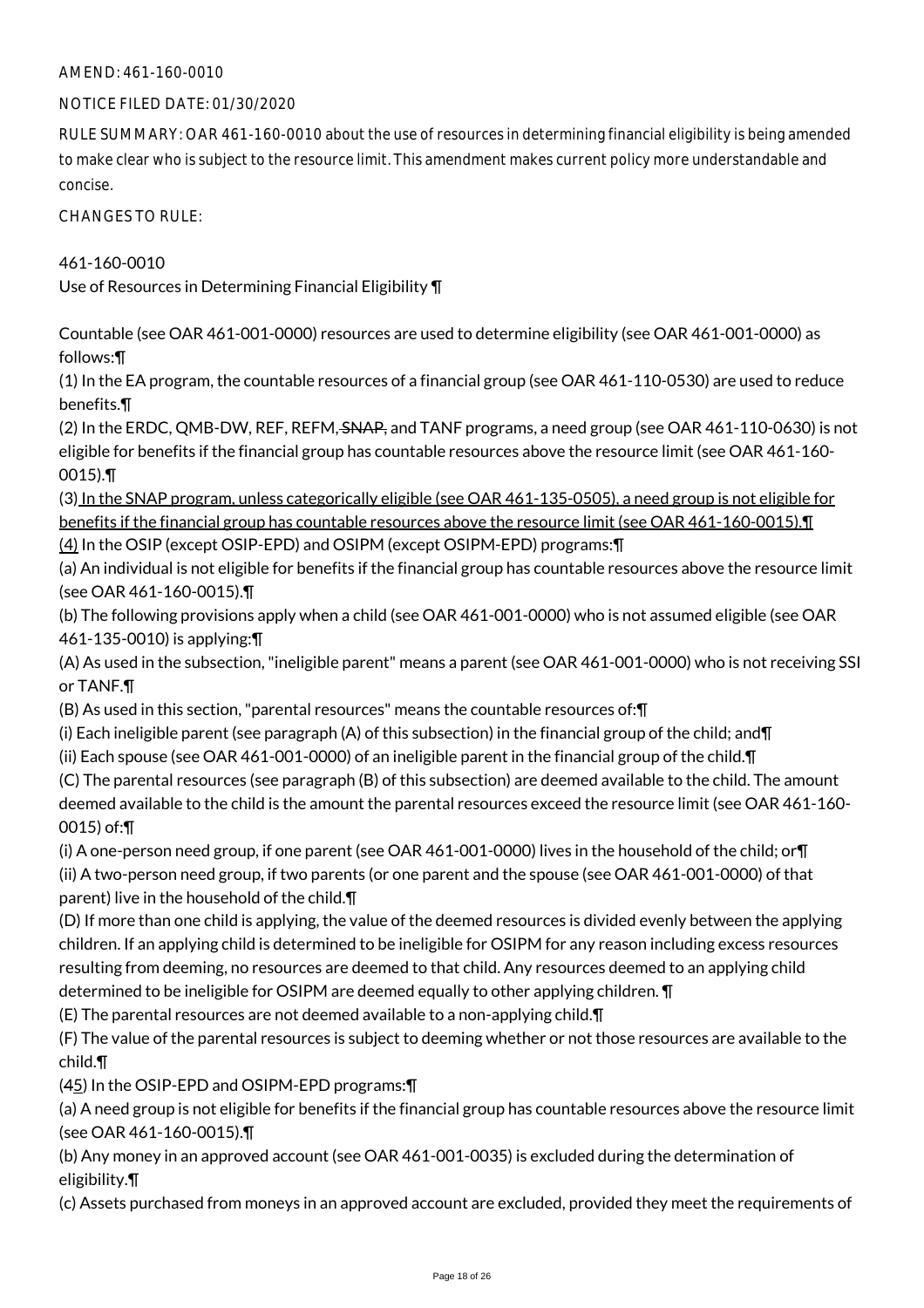OAR 461-145-0025.¶

(d) Assets purchased as employment and independence expenses (see OAR 461-001-0035) are excluded, provided they meet the requirements of OAR 461-145-0025.¶

(56) In the QMB-BAS, QMB-SMB, and QMB-SMF programs, all resources are excluded and have no effect on eligibility (see OAR 461-160-0015).

Statutory/Other Authority: ORS 329A.500, 409.050, 411.060, 411.070, 411.400, 411.404, 411.816, 412.049, 413.085, 414.685

Statutes/Other Implemented: ORS 329A.500, 409.010, 411.060, 411.070, 411.117, 411.400, 411.404, 411.816, 412.049, 413.085, 414.685, 414.839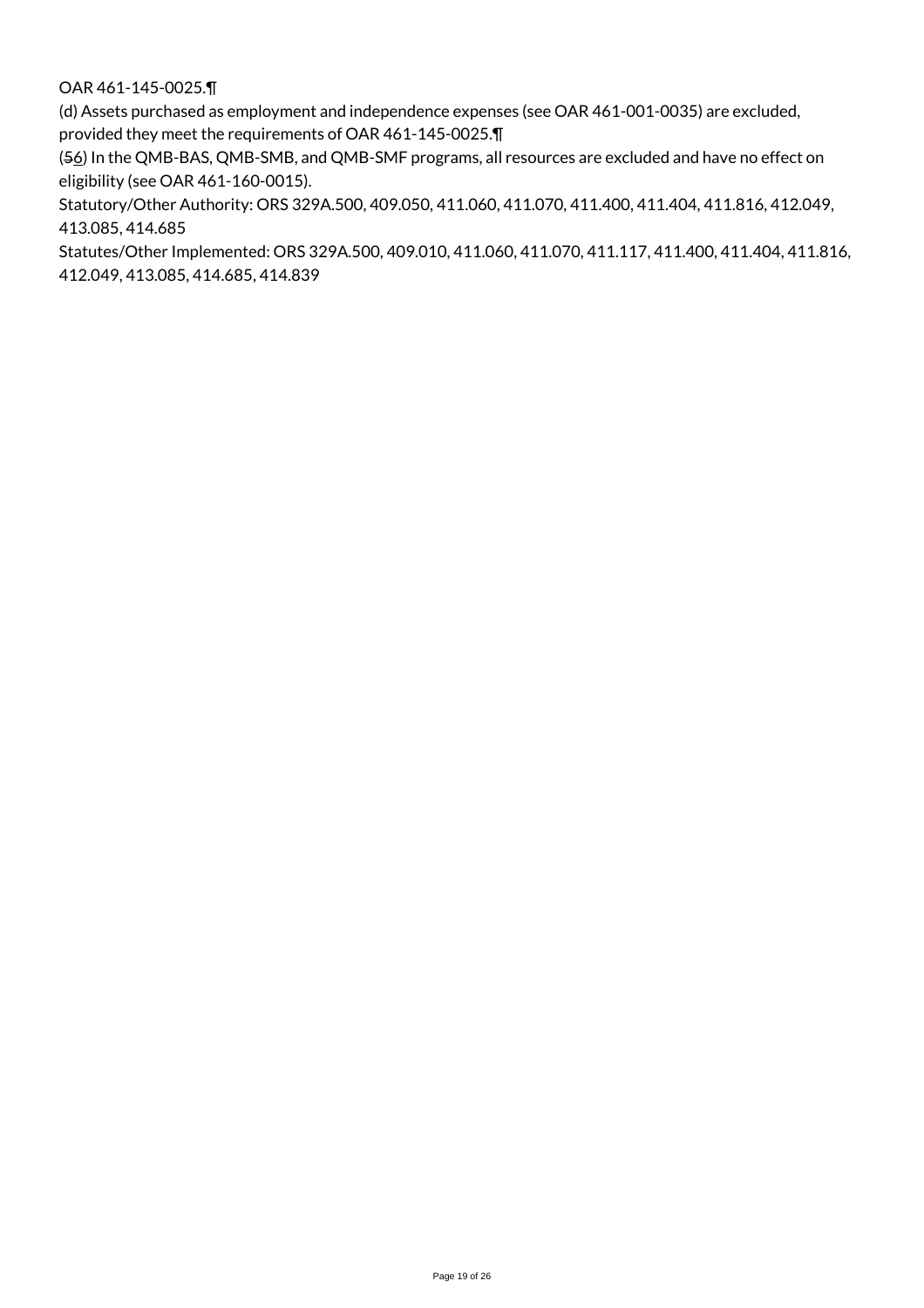## AMEND: 461-160-0015

## NOTICE FILED DATE: 01/30/2020

RULE SUMMARY: OAR 461-160-0015 about resource limits is being amended to make clear who is subject to the resource limit. This amendment makes current policy more understandable and concise.

CHANGES TO RULE:

461-160-0015 Resource Limits ¶

(1) In the EA program, all countable (see OAR 461-001-0000) resources must be used to meet the emergent need.¶

(2) In the ERDC program, the limit is \$1,000,000.¶

(3) In the OSIP and OSIPM programs, the resource limit is as follows:¶

(a) \$2,000 for a one-person need group (see OAR 461-110-0630) and \$3,000 for a two-person need group.¶

(b) \$5,000 for the OSIP-EPD and OSIPM-EPD programs (see OAR 461-001-0035 and 461-145-0025 for funds that may be excluded as approved accounts).¶

(4) In the QMB-BAS, QMB-SMB, and QMB-SMF programs, all resources are excluded.¶

(5) In the QMB-DW program, the resource limit is \$4,000 for a one-person need group and \$6,000 for a need group containing two or more individuals.¶

(6) In the REF and REFM programs, the resource limit is:¶

(a) \$2,500 for any of the following:¶

(A) A new REF or REFM applicant for benefits.¶

(B) In the REF program, the need group that has at least one mandatory (see OAR 461-130-0305) participant in an employment program who is:¶

(i) Receiving REF and not progressing in a required activity of an open case plan; or  $\P$ 

(ii) Serving a current employment program disqualification (see OAR 461-130-0330).¶

(b) \$10,000 for an REF need group not covered under subsection (a) of this section.¶

(7) In the SNAP, unless categorically eligible (see OAR 461-135-0505), the program, the resource limit is:¶

(a) \$3,500 for a financial group (see OAR 461-110-0530) with at least one member who is elderly (see OAR 461-

001-0015) or an individual with a disability (see OAR 461-001-0015).¶

(b) \$2,250 for all other financial groups.¶

(8) In the TANF program, the resource limit is:¶

(a) \$2,500 for any of the following:¶

(A) A new TANF applicant for benefits.¶

(B) TANF need group that does not have at least one caretaker relative (see OAR 461-001-0000) or parent (see OAR 461-001-0000) who is receiving TANF.¶

(C) TANF need group that has at least one JOBS participant who is serving a current JOBS disqualification (see OAR 461-130-0330).¶

(b) \$10,000 for a need group not covered under subsection (a) of this section.

Statutory/Other Authority: ORS 409.050, 411.060, 411.070, 411.083, 411.404, 411.706, 411.816, 412.049, 413.085, 414.685

Statutes/Other Implemented: ORS 409.010, 411.060, 411.070, 411.083, 411.404, 411.704, 411.706, 411.816, 411.837, 412.049, 413.085, 414.685, 414.839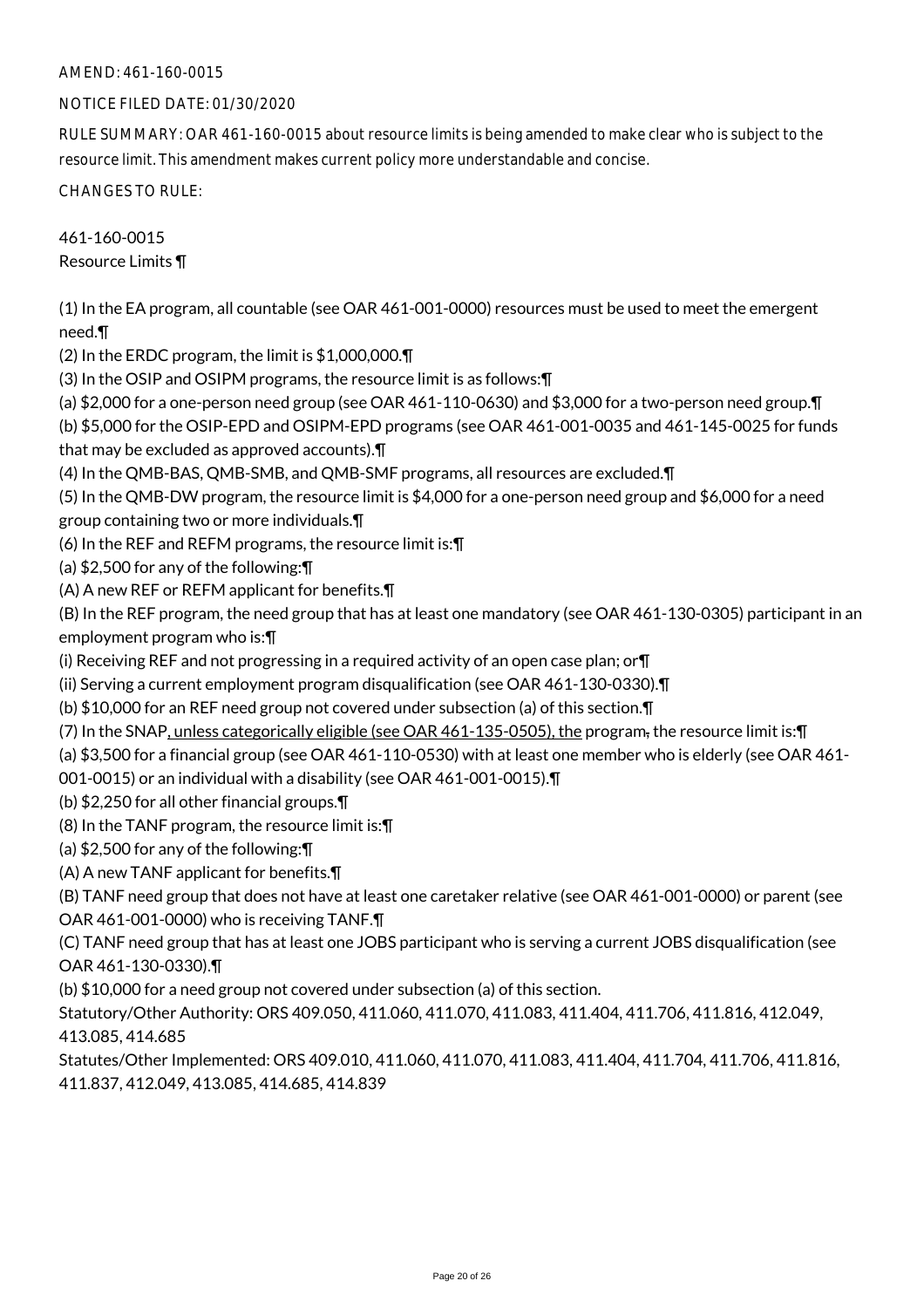## AMEND: 461-175-0340

## NOTICE FILED DATE: 01/30/2020

RULE SUMMARY: OAR 461-175-0340 about voluntary closure of benefits is being amended to clarify that when a TANF or REF recipient requests closure of program benefits, support services will close in alignment with program benefits. This amendment aligns the rule with current policy and Integrated Eligibility.

CHANGES TO RULE:

## 461-175-0340

Notice Situation; Voluntary Action ¶

(1) Unless the Department chooses to proceed as described in section (2) of this rule:¶

(a) For all programs except the SNAP program, if the primary person (see OAR 461-001-0000), another adult member of the filing group, or the authorized representative:¶

(A) Makes an oral request to end or reduce benefits, a timely continuing benefit decision notice (see OAR 461- 001-0000) is sent.¶

(B) Makes a signed, written request to withdraw, end, or reduce benefits, a basic decision notice (see OAR 461- 001-0000) is sent.¶

(C) Makes an oral request to withdraw an application for benefits, a basic decision notice is sent.¶

(b) In the SNAP program, when the filing group (see OAR 461-110-0370) states it wishes to withdraw its benefits request, or states it wishes to reduce or no longer receive benefits:¶

(A) If the request is made by phone to end or reduce benefits, a timely continuing benefit decision notice is sent.¶ (B) If the request is made in person to reduce benefits, a basic decision notice is sent.¶

(C) If the request to reduce benefits is signed by the primary person (see OAR 461-001-0000), another adult member of the filing group, or the authorized representative, a basic decision notice is sent.¶

(D) If the request to end benefits is signed by the primary person, another adult member of the filing group, or the authorized representative in the presence of a worker, no notice is required. If it is not signed in the presence of a worker, a basic decision notice is sent.¶

(E) If the client withdraws a signed request for benefits, a basic decision notice is sent.¶

(2) The Department may reduce or terminate benefits to an individual, and in the OSIPM and QMB programs, an individual may withdraw an application, when the individual completes a voluntary agreement on a Department form used for this purpose.¶

(a) The Department provides the individual with a copy of the completed agreement and except to the extent provided by OAR 461-175-0220(4) no other notice is required.¶

(b) The individual may request a hearing to set aside this agreement on the grounds of fraud, duress, or reliance on misinformation provided by the Department, subject to the time limits for hearing requests in OAR 461-025- 0310.¶

(3) In the SNAP program, a timely continuing benefit decision notice is sent if the filing group returns a signed Change Report form with information that requires a reduction or closure of benefits.¶

(4) In the TANF and REF programs, a voluntary request to end TANF or REF benefits under section (1)(a) of this rule is a voluntary request to close all support services (see OAR 461-001-0025 and OAR 461-001-0027) as well. Statutory/Other Authority: ORS 329A.500, 409.050, 411.060, 411.404, 411.816, 412.014, 412.049, 413.085, 414.685

Statutes/Other Implemented: ORS 329A.500, ORS 183.417, 329A.500, 409.010, 411.060, 411.404, 411.816, 412.014, 412.049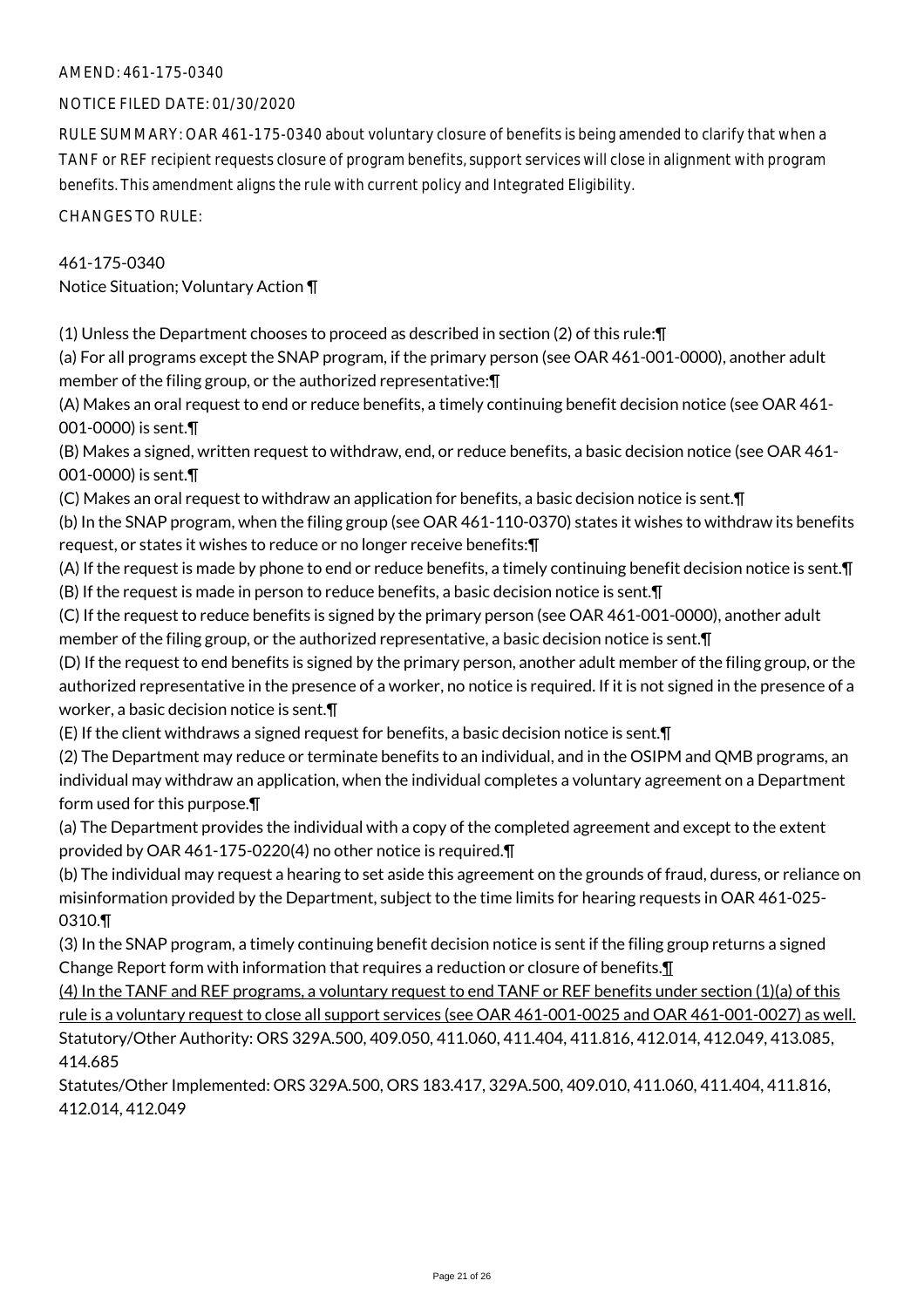#### AMEND: 461-190-0211

#### NOTICE FILED DATE: 01/30/2020

RULE SUMMARY: OAR 461-190-0211 about case plan activities and standards for support service payments in the JOBS, Post-TANF, Pre-TANF, REF, REP, SFPSS, TADVS, and TANF program is being amended to remove programs that are currently closed or don't offer support services, to make clear that medical payments are not allowed, and to elaborate on parameters around program funding availability. The rule is also being amended to restructure how available support services are listed in the rule, make clear which programs are eligible for support services, give guidance regarding which support payments are available and under which circumstances, and to allow for recurrent fuel and public transportation payments. These amendments allow greater flexibility in some areas and make clear certain limitations and restrictions around payments, participants, and programs. The amendments also bring the rule into alignment with federal requirements and Integrated Eligibility.

CHANGES TO RULE:

## 461-190-0211

Case Plan Activities and Standards for Support Service Payments; JOBS, Post-TANF, Pre-TANF, REF, REP, SFPSS, TA-DVS, TANF ¶

In the JOBS, Post-TANF, Pre-TANF, REF, SFPSS, TA-DVREP, SFPSS, and TANF programs, notwithstanding any other administrative rule in chapter 461 and subject to the limitations of stateavailability of state and federal funding, the following special provisions apply:¶

(1) Participation in an activitySupport services (see OAR 461-001-0025) ispayments are available to the following individuals who are eligible (see OAR 461-130-0310) to engage in a case plan (see OAR 461-001-0025):¶ (a) An individual who is an adult parent, needy caretaker relative (see OAR 461-001-0000), or teen parent (see OAR 461-001-0000), or a minor parent (see OAR 461-001-0000) who is head of household; receiving TANF who is not otherwise exempt (see OAR 461-130-0305) and in accordance with participation requirements in OAR 461- 130-0310.¶

(b) An individual who is an applicant or recipient in theof Pre-TANF, Post-TANF, or SFPSS programs. T

(c) Subject to local services and budget, aAn individual who is a JOBS volunteer (see OAR 461-130-0310).¶ (d) An individual who has gone over-income for the TANF program due to earnings and needs to increase activity hours to meet Post-TANF federally required participation rates (see OAR 461-001-0025).¶

(e) A and has a JOBS case plan.¶

(d) Subject to the limitations in section (8) of this rule, an individual who hais brecome over-income for the TANF program due to earneiving REF and participatings in an on-the-job training (see OAR 461-001-0000) activity is eligible to receive support services (see OAR 461-001-0025) for no more than three months, unless circumstances unique to the situation are identified and warrant the Department to approve a limited number of additional months. Eligibility for support services under this subsREP, who is not otherwise exempt (see OAR 461-130-0305).¶

(2) In approving JOBS program or REP program support services payments, the Department must consider lower cost alternatives. This rule is not intended to supplant Department funding with other funding that is available in the community. The expectation is only permitted while the individual continues to participate in the on-the-job training activity.¶

(f) An individual who is receiving REF who is not otherwise exempt (see OAR 461-130-0305) and in accordance with participation requirements in OAR 461-130-0310.¶

(2) For eligible individuals, subject to the requirements and limitations in sections (1), (4), (5), (6), (7), (8), and (9) of this rule, the followof the Department is that Department staff and individuals work collaboratively to seek resources that are reasonably available to the individual in order to participate ing activities are available, and include support services payments if needed:¶ (a) Job search (see OAR 461-001-0025).¶

Page 22 of 26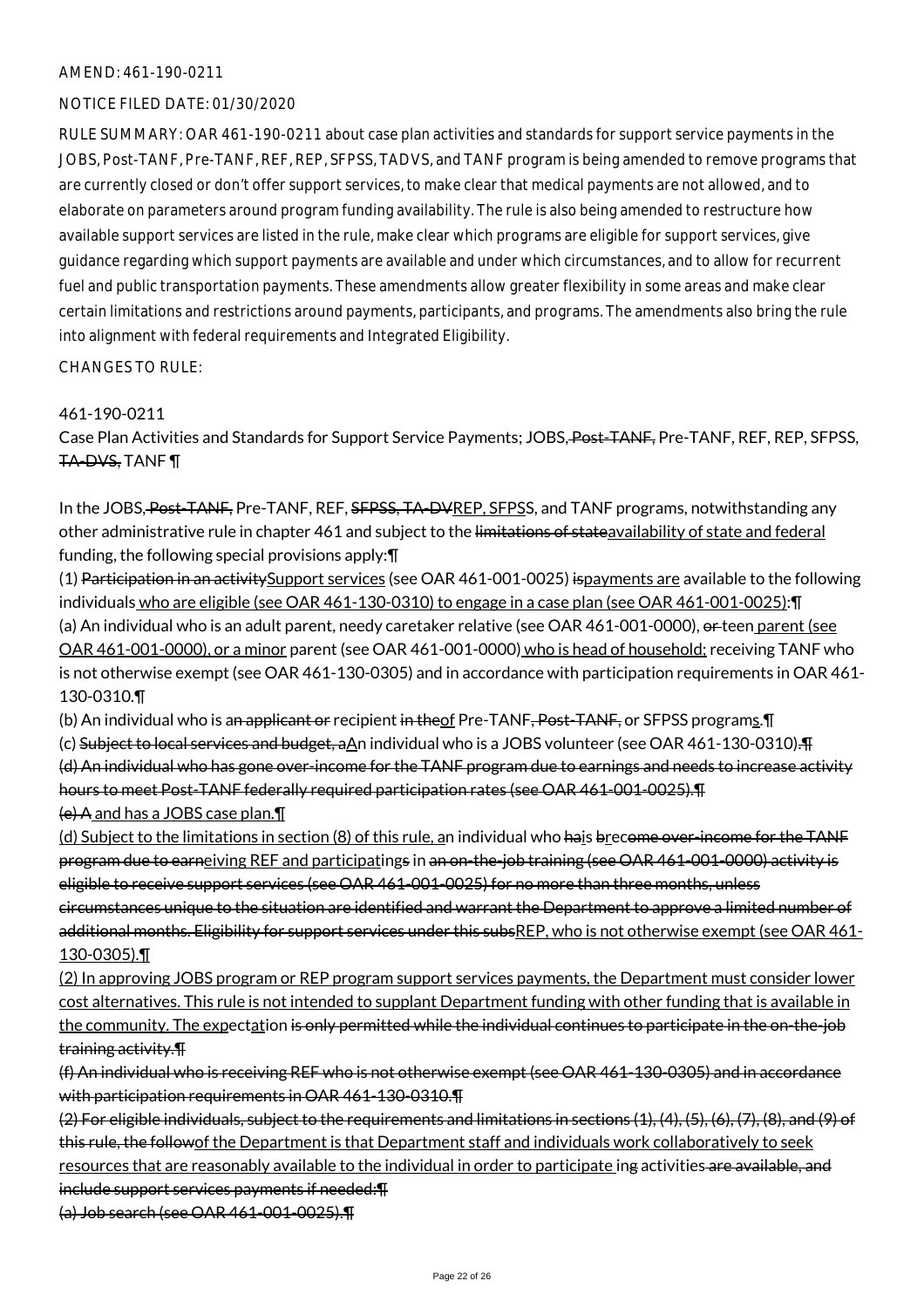(b) JOBS Plus.¶

(3) Payment for support services are provided when:¶

(a) Necessary to participate in an approved activity (see OAR 461-001-0025 and OAR 461-101-0010) is limited to six months per individual, unless circumstances unique to the employment situation are identified and warrant the ) specified in the individual's case plan;¶

(b) Authorized in advance; and¶

(c) All other provisions of this rule are met.¶

 $(4)$  A Department to approved a limited number of additional months. $\P$ 

(c) Work experience (see OAR 461-001-0025).¶

(d) Supported work (see OAR 461-001-0025).ctivity is eligible for support services payments, except for the

following activities:¶

- (ea) High School or GED Completion Attendance (see OAR 461-001-0025).Family Support & Connections,¶
- (fb) Parents as Scholars (see OAR 461-001-0025).Retention services,¶
- (gc) Limited family stabilityMicroenterprise (see OAR 461-001-0000), activity.nd¶
- (Ad) Drug and alcohol servicesStabilized living (see OAR 461-001-0025).¶
- (B5) Mental health services (see OAR 461-001-0025).¶

(C) Attending medical appointIn the JOBS, Pre-TANF, SFPSS, and TANF programs, the Department may provide

payments for support services.¶

(D) Rehabilitation activities (see OAR 461-001-0025).¶

(E) Crisis Intervention (see OAR 461-001-0025).¶

(F) SSI application process.¶

(G) Domestic violence (see OAR 461-001-0000) intervention.¶

(H) Stabilized Living (see OAR 461-001-0025).¶

(h) Vocational training (see OAR 461-001-0025).¶

(i) Life skills (see OAR 461-001-0025).¶

(j) On-the-job training.¶

(k) Unsubsidized employment (work).¶

(L) Adult Basic Education (see OAR 461-001-0025).¶

(m) Job skills training (see OAR 461-001-0025).¶

(n) Self-initiated training (see OAR 461-001-0025).¶

(o) Program entry (see OAR 461-001-0025).¶

(3) The following activities do not include support services payments:¶

(a) Family Support & Connections.¶

(b) Microenterprise (see OAR 461-001-0000).¶

(c) Post-TANF.¶

(4) In approving JOBS program or REP program support services payments, the Department must consider lower cost alternatives. This rule is not intended to supplant Department funding with other funding that is available in the community. The expectation of the Department is that Department staff and participants work collabora for eligible individuals engaged in an approved activity specified in the individual's case plan, subject to provisions in sections (1)(a) through (1)(d) of this rule. Support services payment types are described as follows and are subject to the following limitations:¶

(a) JOBS Incidentals: In kind goods or items provided to individuals by the office to support the goals of the family while participating in the JOBS program.¶

(b) Bus Pass/Tickets: Bus tickets or pass that are issued in person out of office.¶

(c) Bus Payment: Payments issued to the individual to pay for public transportation. Requests for recurring bus payments may not exceed six consecutive months of issuance per request. If the individual's eligibility changes during the six months of recurring payments, tivmely to seek resources that are reasonably available to the participant in order to participate in activities.¶

(5) Payments for support services are only provided when:¶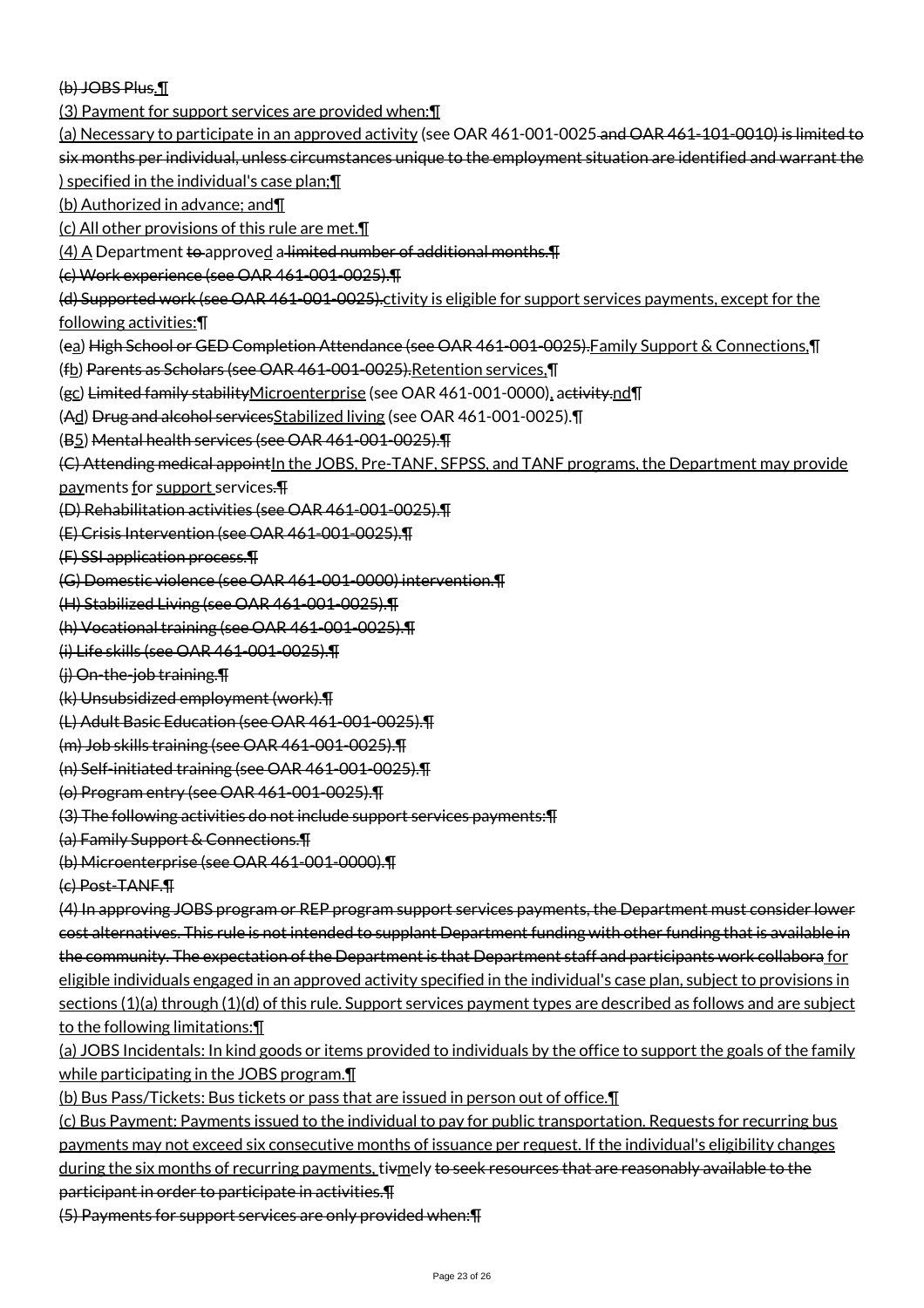(a) Necessary to participate in activities in a signed case plan;¶

(b) Authorized in advance; and¶

(c) All other provisions of this rule are met.¶

(6) Payments for support services for JOBS participants are subject to the following limitations:continuing benefit decision notice (see OAR 461-001-0000) must be sent.¶

(d) Gas Payment: Payments for an individual to pay for transportation costs incurred in travel to and from an approved activity. Requests for recurring gas payments may not exceed six consecutive months of issuance per request. If the individual's eligibility changes during the six months of recurring payments, timely continuing benefit decision notice (see OAR 461-001-0000) must be sent.¶

(ae) Child Care.: Payments for child care may be authorized, as limited by OAR 461-160-0040, if necessary to enable individuals to participate in an approved JOBS program activity specified in the individual's case plan, including an individual approved by the district to complete a family stability activity. If authorized, payment for child care is:¶

(A) The lesser of the actual rate charged by the care provider and the rate established in OAR 461-155-0150. The Department rate for children in care less than 158 hours in a month is limited by OAR 461-155-0150.¶ (B) The minimum hours necessary, including meal and commute time, for the individual to participate in an approved JOBS program activity.¶

(b) Transportation. The Department may provide payments for an individual for transportation costs incurred in travel to and from an approved JOBS program activity or an individual approved by the district to complete a family stability activity. Payment is made only for the cost of public transportation, the cost of fuel, or for minimal vehicle repairs. Payments are subject to the following considerations:¶

(A) Payment for public transportation is a priority over payment for a privately owned vehicle.¶

(B) Payment for fuel costs for a privately-owned vehicle is provided if the participant or individual providing the transportation reports having a valid driver's license and vehicle insurance and either of the following is true:¶ (i) No public transportation is available or the participant is unable to use public transportation because of a verifiable medical condition or disability for which no accommodation is available.¶

(ii) Public transportation is available but is more costly than the cost of fuel.¶

(C) Payment for vehicle repairs may be authorized at the discretion of the district if the following are true:¶ (i) No reasonable public transportation is available; and¶

(ii) The costs to repair the participant's vehicle is reasonable in relation to the value of the vehicle and the minimum necessary.¶

(c) Housing and Utilities. Subject to local services and budget, the Department may provide pactivity.¶

(f) Clothing: Payments for clothing items to support the individual to engage in an approved activity.¶

(g) Moving Expense/Relocation: Payments for an individual regarding housing and utilities expenses. Payments are subject to the following:¶

(A) The individual is engaged in a JOBS plan.¶

 $(B)$  Except as provided in paragraph ( $BC$ ) of this subsection, each payment type (such as rent, mortgage, utility bill, storage fees) is limited to two months per benefit group (see OAR 461-110-0750).¶

(CB) Except as provided in paragraph (DC) of this subsection, this payment is limited to \$3,000 per benefit group for each three-month period.¶

 $(BC)$  With prior manager approval upon verification that an individual has greater needs to stabilize a living situation or prevent homelessness, the Department may approve payments that exceed the limits in paragraphs (  $B\underline{A}$ ) and ( $C\underline{B}$ ) of this subsection. $\P$ 

(dh) Other Payments. When the need is identified by the district and no other sources are available, the Department may provide other payments needed --¶

(A) To look for work.¶

(B) To accept a job offer.¶

(C) To attain a high school diploma or GEDGrooming Needs: Payments for grooming needs for an approved activity.¶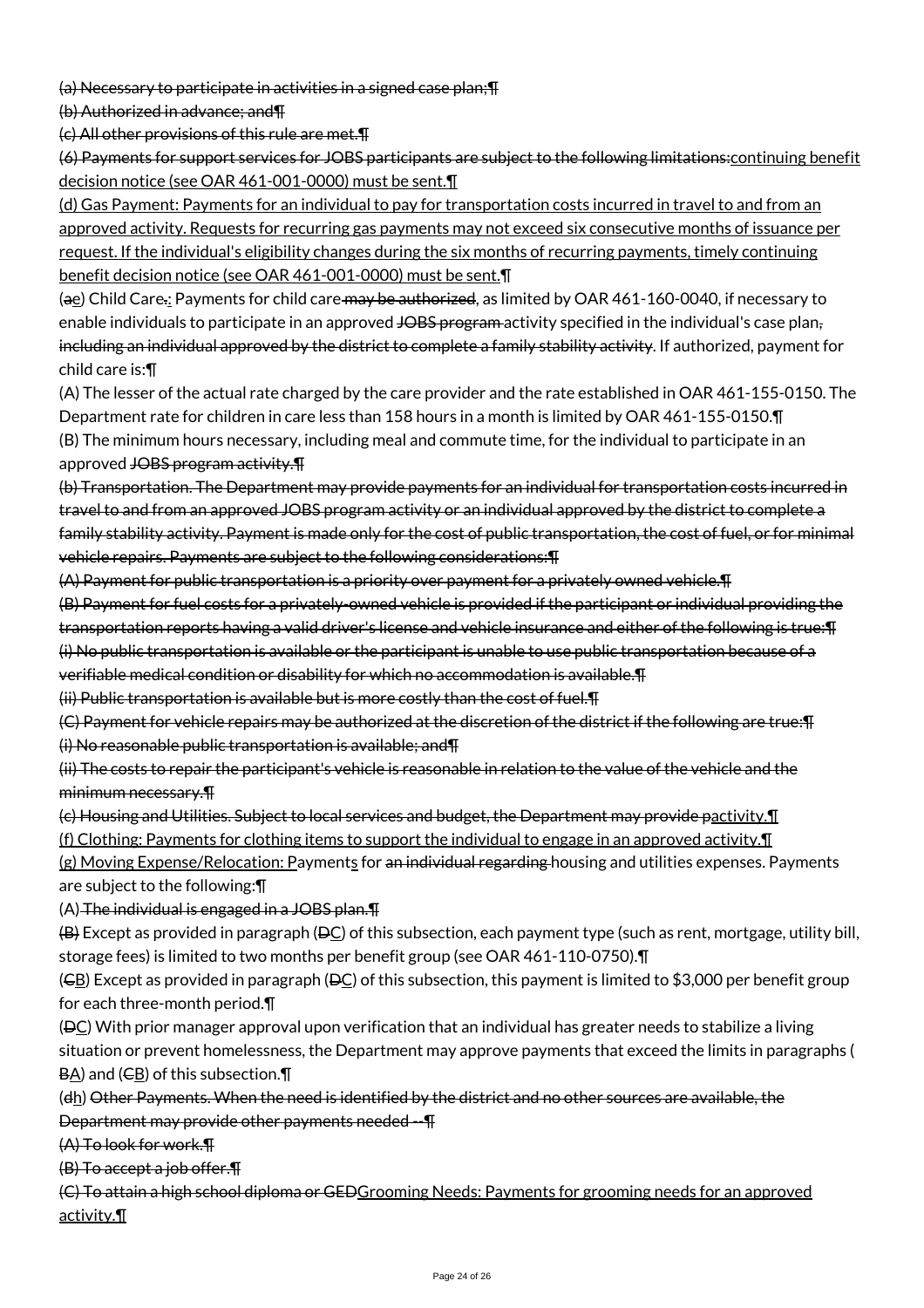(i) Professional Fees: Payments for professional fees to support the case plan.¶

(j) Tools/Equipment: Payments for equipment or tools an individual needs to accept a job offer, or for a workrelated activity.¶

(Dk) For books and supplies to complete a district-approved vocational trainingBooks/Supplies: Payments for books and supplies an individual needs to engage in an educational activity, including vocational training (see OAR 461-001-0025).¶

(El) Other payments with manager approval that are not otherwise restricted by rule.¶

(e) None ofVocational Training: Payment for tuition and other educational costs for vocational training and selfinitiated training (see OAR 461-001-0025), excluding payments for books and supplies. Payments are subject to the following payments are allowed: T

(A) Non-essential items.¶

(B) Television, cable, and Internet.¶

(C) Fines, reinstatement fees, restitution, legal fees, civil fees, court costs, or other costs associated with a penalty.¶

(D) Pur:¶

(A) Tuition payments for a vocational training activity are limited to single payments by session as defined by the educational or vocational training entity, such ase of a car, recreational vehicle, or motor home a term, semester, or quarter.¶

(EB) Support services for JOBS Exempt (see OAR 461-130-0310) individuals.¶

(F) Pet-related costs.¶

(G) ERDC co-payments.¶

(7) JOBS support services, including child care, are not allowed for a participant seeking employment in or engaged in an illegal activity (see OAR 461-120-0215)Tuition payments for a self-initiated training activity are limited to payments provided through the Education and Training Pilot Program established in HB 2032. These payments will be issued via the contracted partner.¶

(8C) Payments for support services for REP participants are subject to the following limitations:¶

(a) Transportation. The Department may provide payments for an individual for transportation costs incurred in travel to and from an approved REP program activity or to complete a family stability activity. Payment is made only for the cost of public transportation, the cost of fuel, or for minimal vehicle repairs. PaymentFor tuition payments, lower cost alternatives, as described in section (2) of this rule, must be explored, including the individual pursuing financial aid and other sources of assistance.¶

(m) Auto Expenses: Payments for auto expenses, repairs, or car insurance to support the goals specified in the individual's case plan. Payments for auto expenses are subject to the following considerlimitations: [1]

(A) Payments for public transportation is a priority over payment for a privately-owned vehicle.¶

(B) Payment for fuel costs for a privately-owned vehiclvehicle repairs may be authorized at the discretion of the d is provided if the participant or individual providing the transportation reports having a valid driver's license and vehicle insuranctrict if the cost to repair the individual's vehicle is reasonable in relation to the value of the vehicle and either of the following is true: minimum necessary repairs. [1]

(iB) No public transportation is available or the participant is unable to use public transportation because of a verifiable medical condition or disability for which no accommodation is available.¶

(ii) Public Payments for car insurance may be authorized for no more trhansportation is available but is more costly than the cost of fuel two months in a 12-month period.¶

 $(bn)$  Other Payments.: When the need is identified by the district and no other sources are available, the Department may provide other payments needed --¶

(A) To look for work.¶

(B) To accept a job offer.¶

(BC) For books and supplies to complete a district-approved vocational training.¶

(c) All other payments are not allowed.¶

(9To attain a high school diploma or GED.¶